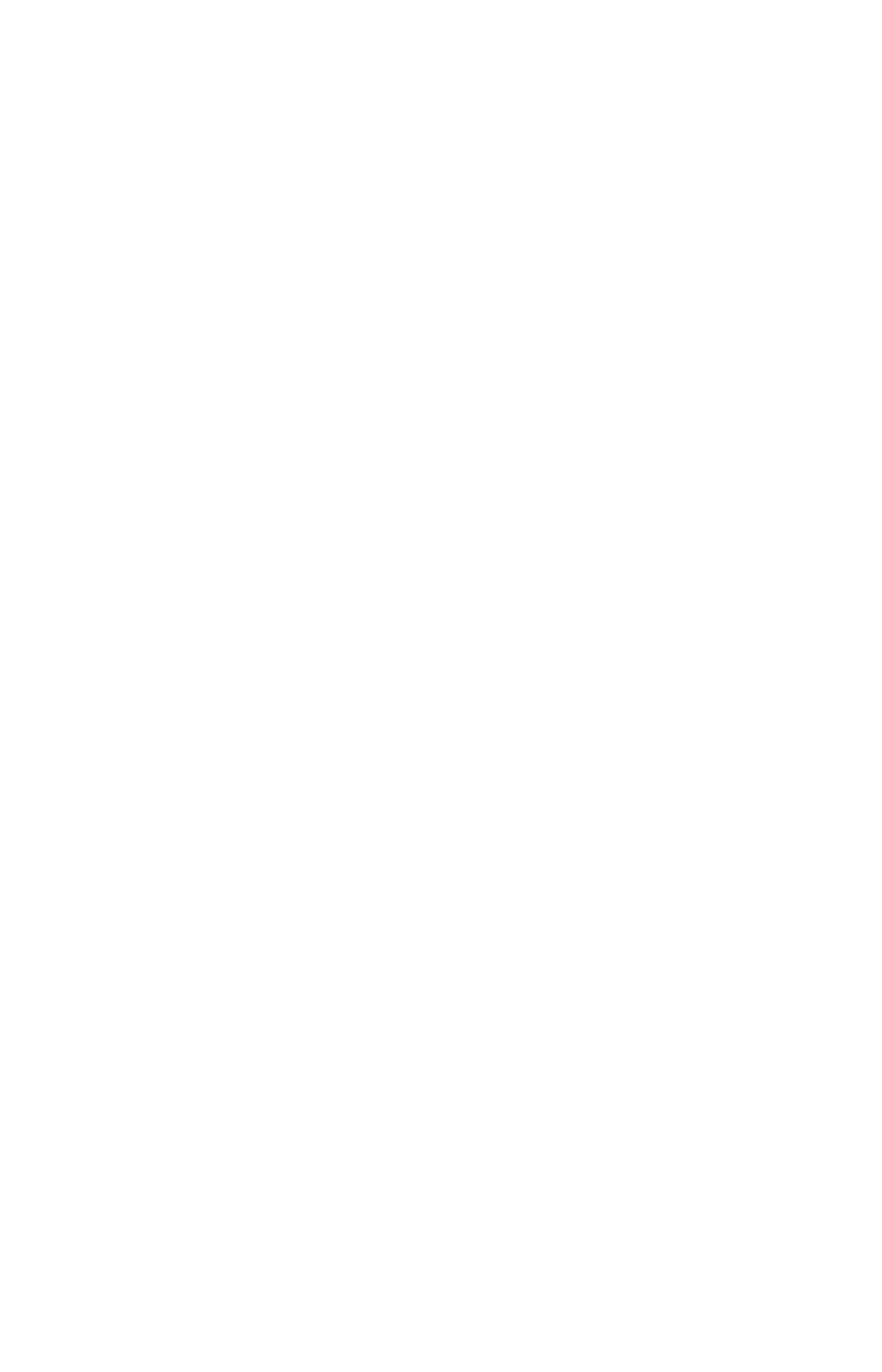## FOOD ASSISTANCE/ FOOD BANKS/CLOTHING

#### FOOD ASSISTANCE

PROGRAMS

**Adams County Supplemental Nutrition Assistance Program (SNAP)**

11860 Pecos St. Westminster, CO 80234 Tuesday-Friday, 7 a.m.–5:30 p.m. 720.523.2000

3155 N. Chambers Rd., Unit C Aurora, CO 80011 303.375.2980

Apply online at: **[coloradopeak.secure.force.com](http://coloradopeak.secure.force.com)**

#### **Hunger Free Colorado**

Hotline: 855.855.4626

#### **Women Infants and Children Program (WIC)**

6162 S. Willow Dr., Suite 100 Greenwood Village, CO 80111 303.220.9200

#### **Alton/Colfax (WIC)** 9000 E. Colfax Ave., Suite 150 Aurora, CO 80010 Monday-Friday, 8 a.m.–5 p.m. 303.361.6010

**Brighton (WIC)**

30 S. 20th Ave., Suite F/G Brighton, CO 80601 Monday-Friday, 8 a.m.–5 p.m. 303.659.2335

**Commerce City (WIC)** 4201 E. 72nd Ave., Suite D Commerce City, CO 80022 Monday-Friday, 8 a.m.–5 p.m. 303.288.6816

**North Broadway (WIC)** 7000 N. Broadway, Suite 400 Denver, CO 80221 Monday-Friday, 7 a.m.–5 p.m. 303.426.5232

**Westminster Office (WIC)**  1401 W. 122nd Ave., Suite 200 Westminster, CO 80234 Monday-Friday, 7 a.m.–6 p.m. 303.452.9547

*Food bank/pantry locations and hours of operation are subject to change. For the most accurate contact information and to learn of any requirements, reach out to the food bank/pantry before visiting.*

#### FOOD BANKS/ PANTRIES

#### ARVADA

**New Apostolic Church Food Pantry** 5290 Vance St., 80002 Wednesdays, 9-11 a.m. Rear entrance. 720.722.3663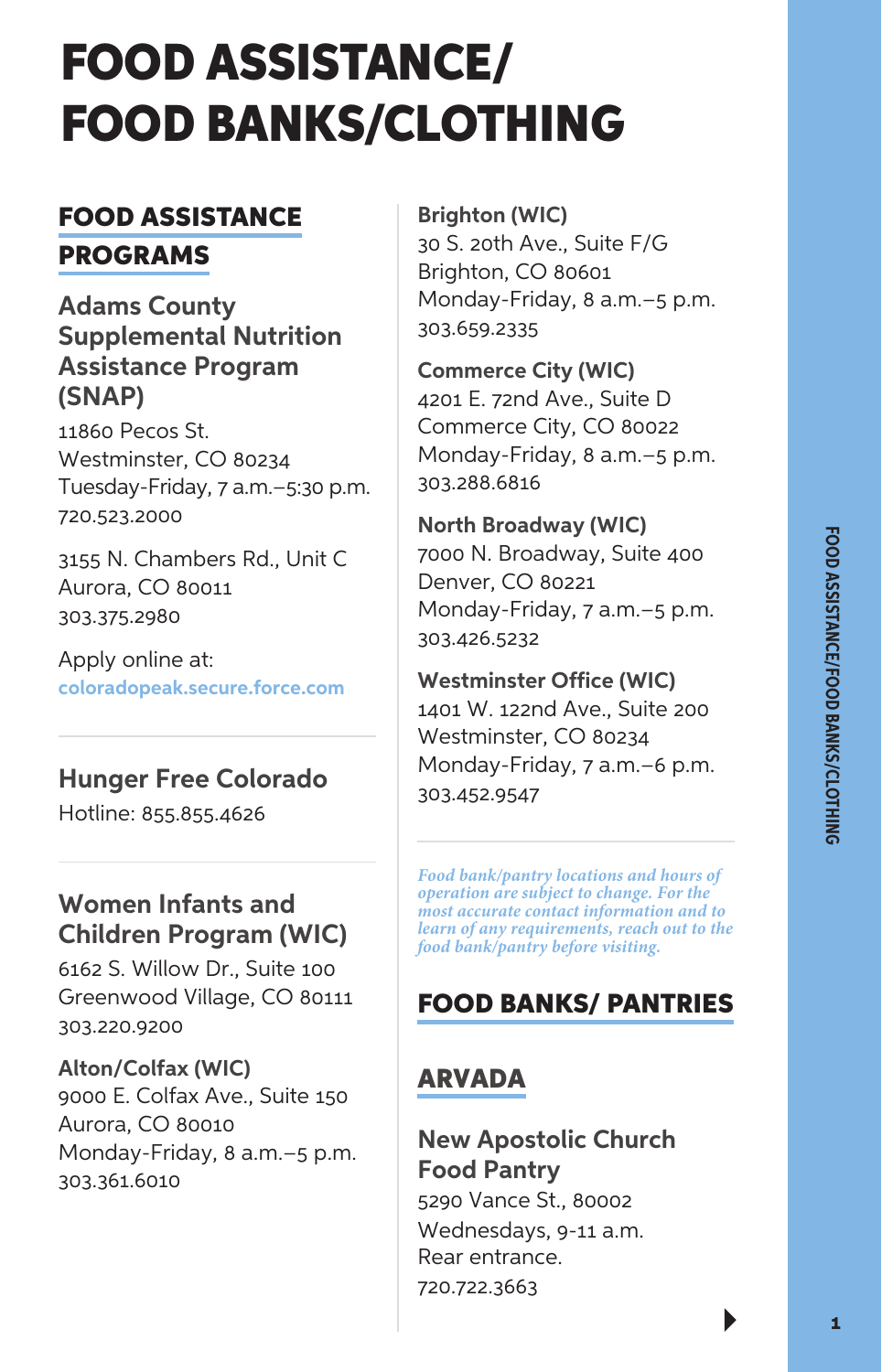#### AURORA

**Ansar Pantry** 16251 E. Colfax Ave., #208, 80011 Saturdays, 9:30 a.m.–noon 303.459.2153

#### **Aurora Interfaith Community Services**

1553 Clinton St., 80010 Monday-Thursday 9:30 a.m. - 12:30 p.m. Call by 8:30 a.m. for a same-day appointment: 303.360.0260

#### **Colfax Community Network**

1585 Kingston St., 80010 Tuesdays and Thursdays, 10 a.m.–noon. 303.999.6093

#### **Friends of St. Andrew**

1525 Dallas St., 80010 Monday-Friday, 10:15 a.m.–1:15 p.m. (Aurora residents only) 303.364.2329

#### **Restoration Outreach Programs**

1540 Boston St., 80010 Tuesdays, 11:30 a.m.–12:30 p.m. 720.859.2513

#### **BENNETT**

#### **Bennett Community Food Bank**

1100 W. Colfax Ave., 80102 First and third Saturdays, 8-10 a.m. 303.549.2589

#### **BRIGHTON**

#### **Calvary Chapel** 103 E. Bridge St., 80601 Second and fourth Mondays, 4-6 p.m. 303.659.2886

#### **Community Baptist Church**

15559 County Rd. 2, 80603 Tuesdays, 11:30 a.m.–2:30 p.m. 303.659.6487

#### **Brighton Town Hall (Food Bank of the Rockies Mobile Pantry)**

22 S. 4th St., 80601 Second Saturdays, 9 a.m. Ends when all the food is gone. 303.375.5853

#### **Seventh Day Adventist Church**

567 E. Bromley Ln., 80601 Second and fourth Thursdays, 10 a.m.–noon 303.659.1999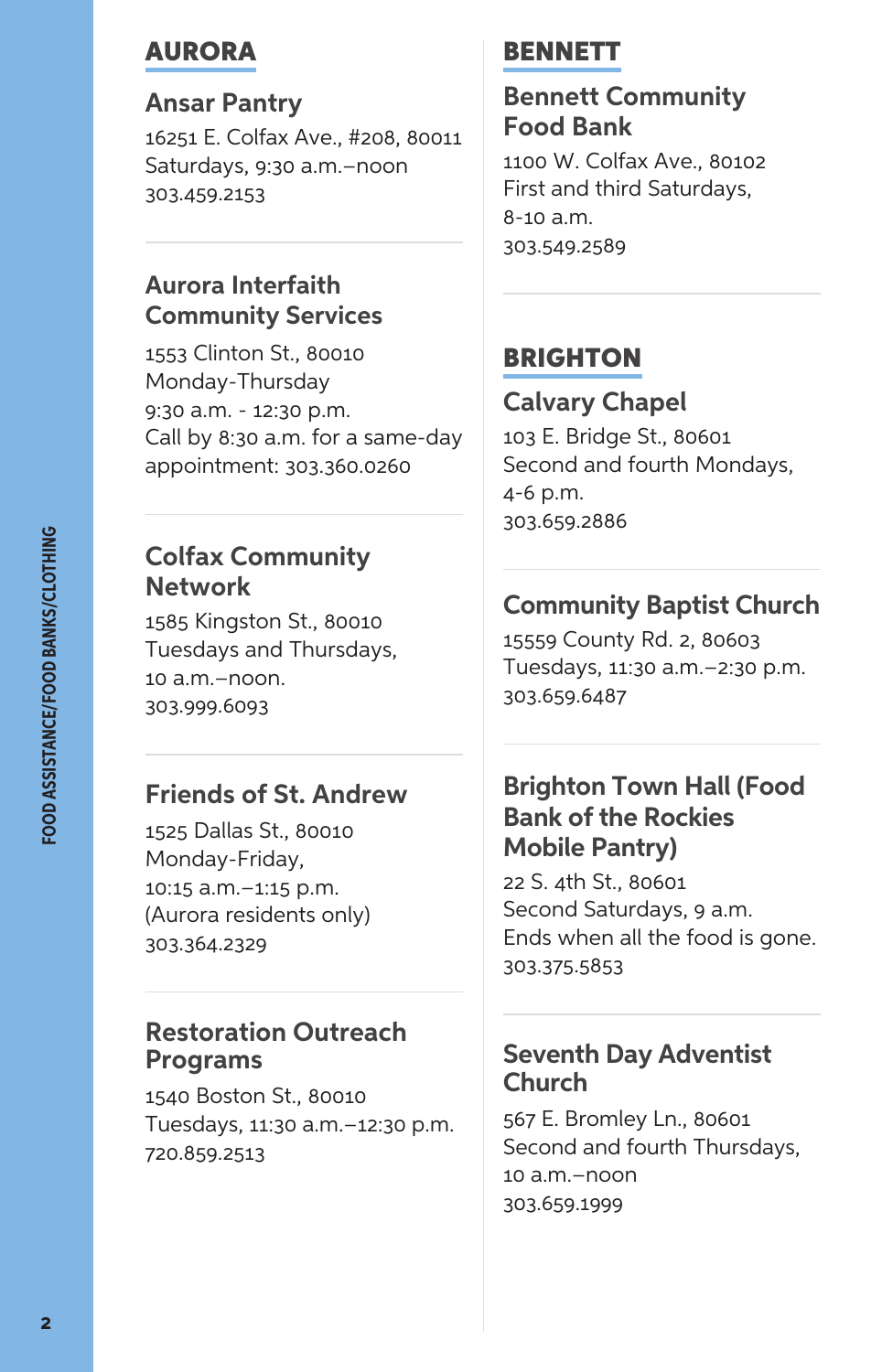#### **St. Augustine's Community Food Pantry**

129 S. 6th Ave., 80601 Tuesdays, 9 a.m.–1 p.m. 303.654.1040

#### COMMERCE CITY

#### **Adams County Emergency Food Bank**

7111 E. 56th Ave., 80022 Wednesdays, Thursdays, Fridays, 10 a.m.–1 p.m. 720.878.3563

#### **Grace Baptist Church**

7740 CO-2, 80022 Third Saturdays, 11 a.m.–1 p.m. 303.287.3000

#### **Impacto de Fe**

5155 E. 64th Ave., 80022 Saturdays, 6-8:30 a.m. 303.403.2744

#### **DICK'S Sporting Goods Park (FBR Mobile Pantry)**

6000 Victory Way, 80022 First and third Fridays, 9 a.m. Ends when the food is gone. 303.371.9250

#### **Our Saviour Lutheran Church**

6770 Monaco St., 80022 Tuesday-Friday, 9–11:30 a.m. For Commerce City residents only.

720.633.3604

#### DENVER

#### **Assumption of the Blessed Virgin Mary Catholic Parish**

2361 E. 78th Ave., 80229 Wednesdays, 8:30–11:30 a.m. 303.288.2442

#### **Bienvenidos Food Bank**

3810 Pecos St., 80211 First, second, and fourth Thursdays, 10 a.m. - noon and 3:30-5:30 p.m. 303.433.6328 *[/bienvenidosfoodbank](http://www.facebook.com/bienvenidosfoodbank)*

#### **Denver Indian Center Inc.**

4407 Morrison Rd., 80219 Fridays, 10 a.m.–4 p.m. 303.936.2688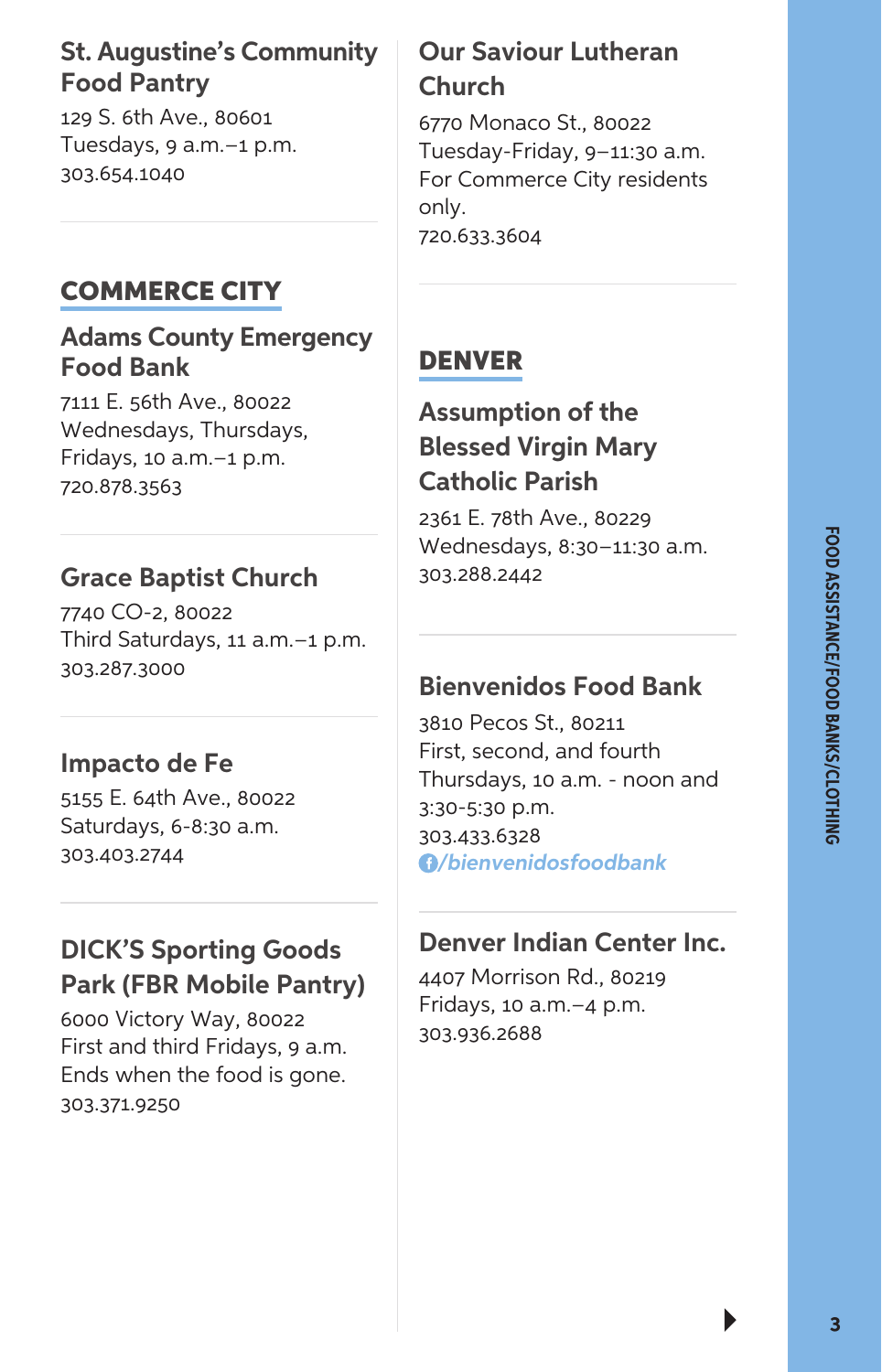#### **Mt. Zion Lutheran Church Food Pantry**

500 Drake St., 80221 Third Saturdays, 10 a.m.–noon 303.429.0165

#### **New Song & Ministries Church Food Pantry**

8242 Pecos St., 80221 Second, third, and fourth Sundays, 11:30 a.m.–1 p.m. 303.430.8100

#### **The Salvation Army – West Adams**

2821 W. 65th Pl., 80221 Mondays, Wednesdays, Fridays, 10 a.m.–2 p.m. Adams County residents. 303.428.6430, ext. 1 Call Center: 303.295.3366

#### **Servicios de La Raza**

3131 W. 14th Ave., 80204 Wednesdays and Fridays, 10–11:30 a.m. By appointment only. 303.458.5851

#### FEDERAL HEIGHTS

#### **Thrive Church, Inc.**

2820 W. 92nd Ave., 80260 First and third Wednesdays, 3 p.m. 303.428.9535

#### NORTHGLENN

#### **Good Shepherd Presbyterian Food Bank**

10785 Melody Dr., 80234 Tuesdays, Wednesdays, and Thursdays, 10–11:45 a.m. Serving zip codes 80234 and 80260. 303.452.5478

#### **Immaculate Heart of Mary**

11426 Pearl St., 80233 Mondays, Wednesdays, Fridays, 9–11:30 a.m. 303.452.2041 **[ihmco.org/ministries/](https://ihmco.org/ministries/outreach/foodbank/) [outreach/foodbank/](https://ihmco.org/ministries/outreach/foodbank/)**

#### **Northglenn Christian Church Food Bank**

1800 E. 105th Pl., 80233 Tuesdays and Thursdays, 10–11:45 a.m. 303.452.3787

#### **Senior Hub Senior Solutions**

10190 Bannock St., 80260 Monday-Friday, 8:30 a.m.–3:30 p.m. By appointment only. 303.426.4408, ext. 217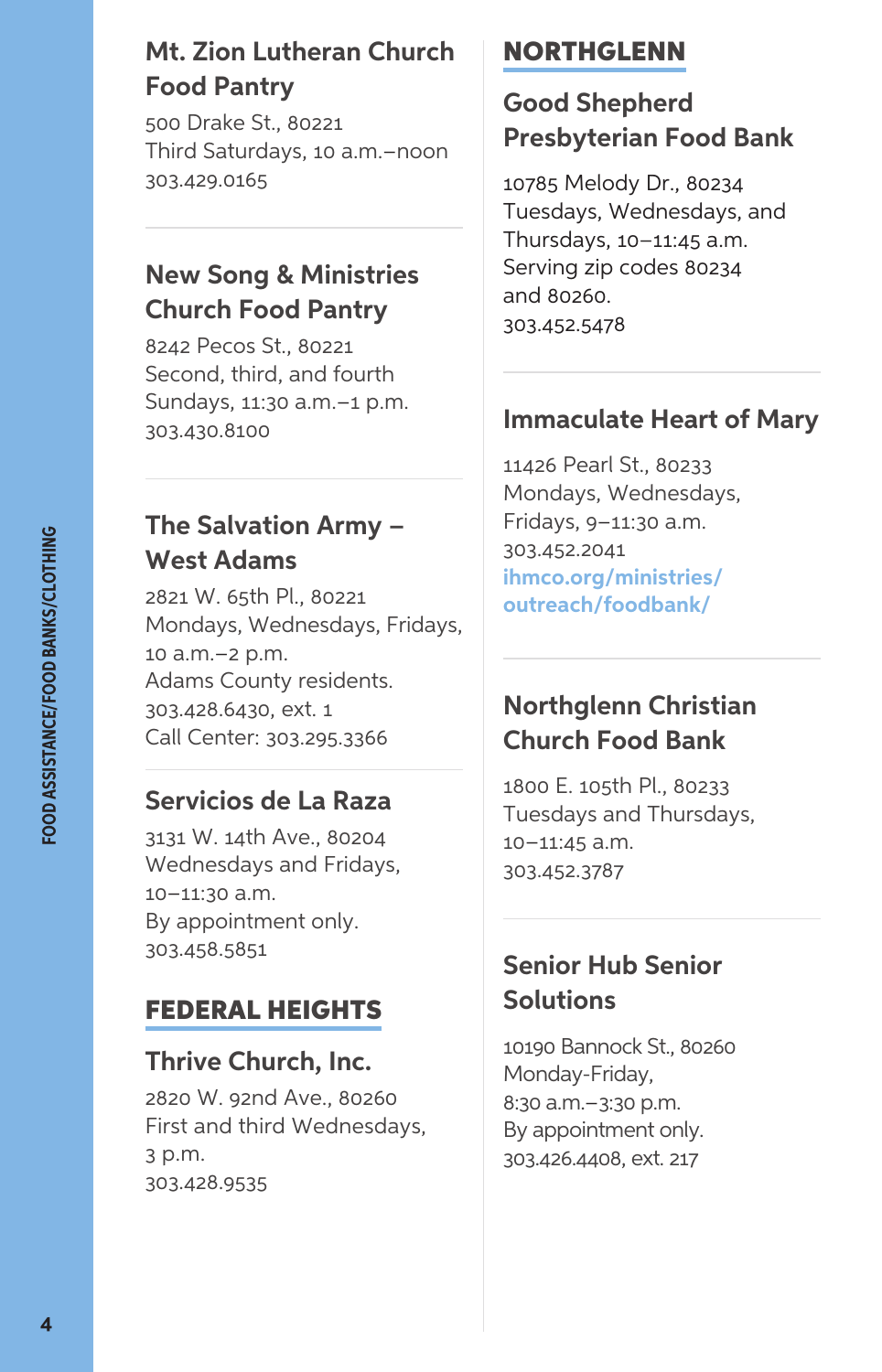#### **STRASBURG**

#### **CARES Food Bank of Strasburg**

56155 Sunset Ave., 80136 Fridays, 2:30–6 p.m. 303.622.4600 **[strasburgcommunitychurch.](http://strasburgcommunitychurch.com/cares-foodbank/) [com/cares-foodbank/](http://strasburgcommunitychurch.com/cares-foodbank/)**

#### THORNTON

#### **Holy Cross Food Pantry**

9371 Wigham St., 80229 Third Thursdays, 2–4 p.m. 303.289.2258

#### **Mobile Food Pantry (North Suburban Medical Center)**

9191 Grant St., 80229 Third Thursdays, 1 p.m. 303.375.5853

#### **Regis University Thornton Campus Food Pantry**

500 E. 84th Ave., 80229 First Thursdays, 3 p.m. 720.938.4304

#### **Thornton Community Food Bank**

8990 York St., 80229 Mondays, Wednesdays, Fridays, 12:30–3 p.m. 303.287.7268

#### WESTMINSTER

#### **Growing Home Food Pantry**

3295 W. 72nd Ave., 80030 Monday-Friday, 10 a.m.–1 p.m. Saturdays, 10 a.m.–noon By appointment only. 720.407.1977 **[/GrowingHomeCO/](http://facebook.com/growinghomeco/)**

#### **Have a Heart**

3455 W. 72nd Ave., 80030 Second Saturdays, 8–10:30 a.m. 720.815.5439

#### **Westminster Presbyterian Church Food Pantry**

3990 W. 74th Ave., 80030 Mondays, Wednesdays, Thursdays, 2:45–3:15 p.m. Tuesdays, 5:30–6 p.m. 303.429.8508

#### CLOTHING

#### **A Precious Child**

7051 W. 118th Ave. Broomfield, CO 80020 303.466.4272 **[apreciouschild.org](http://apreciouschild.org/)**

#### **ARC Thrift Stores**

303.231.9222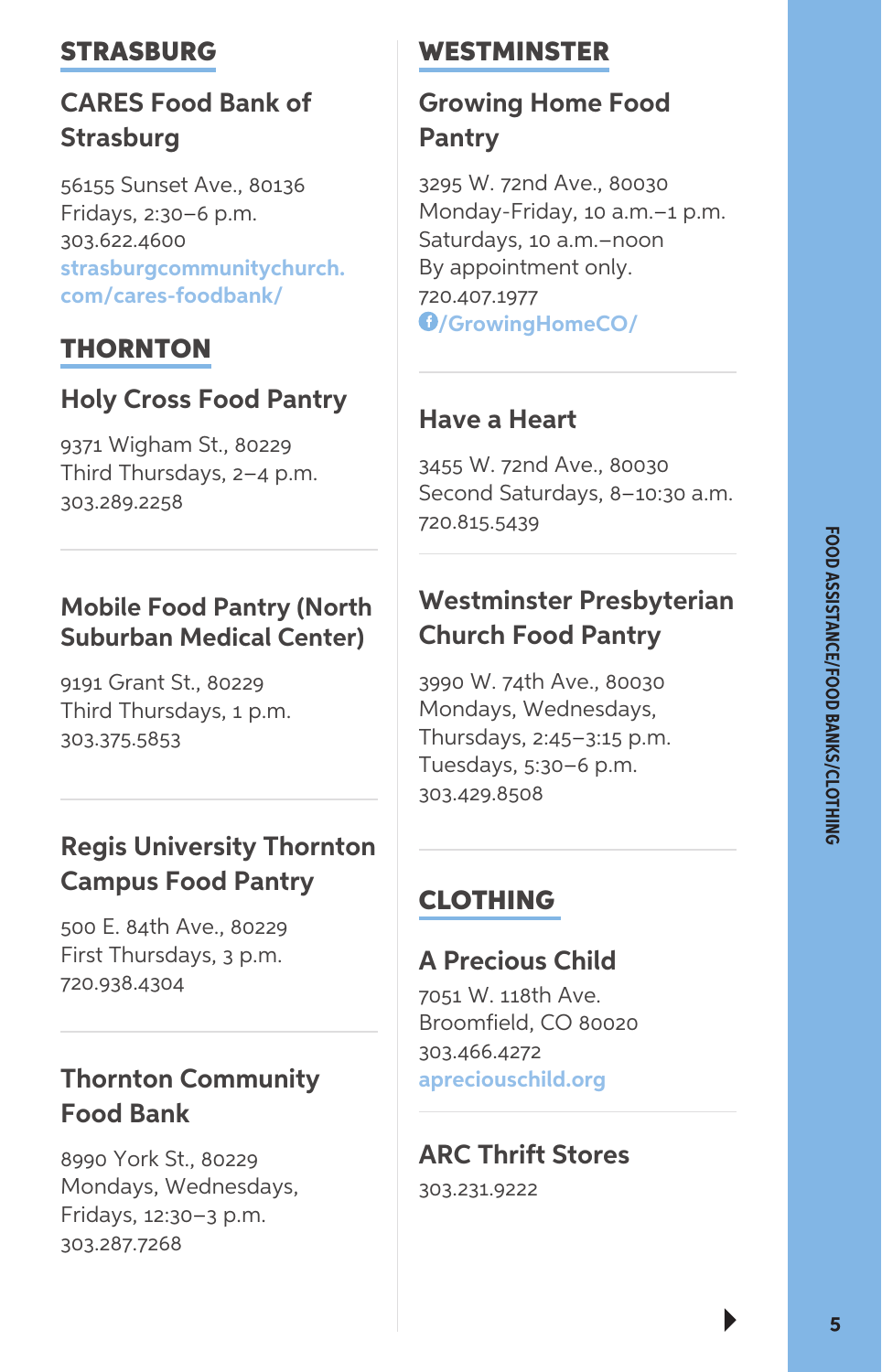#### CLOTHING (CONT'D)

**Coats for Colorado** 303.777.2673, press 4

#### **[Denver Indian Family](https://difrc.org/) [Resource Center](https://difrc.org/)**

Toddlers and infants 1633 Fillmore St., GL2 Denver, CO 80020 720.500.1020 **[difrc.org](http://difrc.org)**

#### **[Dress For Success](https://denver.dressforsuccess.org/)**

Professional Clothing for Women 1510 High St. Denver, CO 80213 303.832.1889 **[denver.dressforsuccess.org](http://denver.dressforsuccess.org)**

#### **Family Tree Treasure Trunk Community Thrift Store**

5892 W. 44th Ave. Wheat Ridge, CO 80212 303.421.9205 **[thefamilytree.org/treasure](https://www.thefamilytree.org/treasure-trunk-community-thrift-store)[trunk-community-thrift-store](https://www.thefamilytree.org/treasure-trunk-community-thrift-store)**

## HOUSING/SHELTER/ MINOR HOME REPAIR

#### HOUSING

#### **[Access Housing](https://www.acchouse.org/)**

Call or email to make an appointment. 303.289.7078 **info@acchouse.org [acchouse.org](http://acchouse.org)**

#### **[Joyful Journeys](https://www.joyfuljourneys.org/)**

6900 W. 117th Ave., Suite 400 Broomfield, CO 80020 Open seven days a week, 10 a.m. - 6 p.m., by appointment only. **[joyfuljourneysce@gmail.com](mailto:joyfuljourneysce%40gmail.com?subject=)** 303.667.9695 **[joyfuljourneys.org](http://joyfuljourneys.org)**

#### **Salvation Army**

118 Washington St. Northglenn, CO 80233 303.285.2992

#### **[Servicios de La Raza](https://serviciosdelaraza.org/services-2/)**

3131 W. 14th Ave. Denver, CO 80204 303.458.5851 **[serviciosdelaraza.org](http://serviciosdelaraza.org/services-2/)**

#### **[Almost Home](https://www.almosthomeonline.org/)**

231 N. Main St. Brighton, CO 80601 303.659.6199 **[almosthomeonline.org](https://www.almosthomeonline.org/)**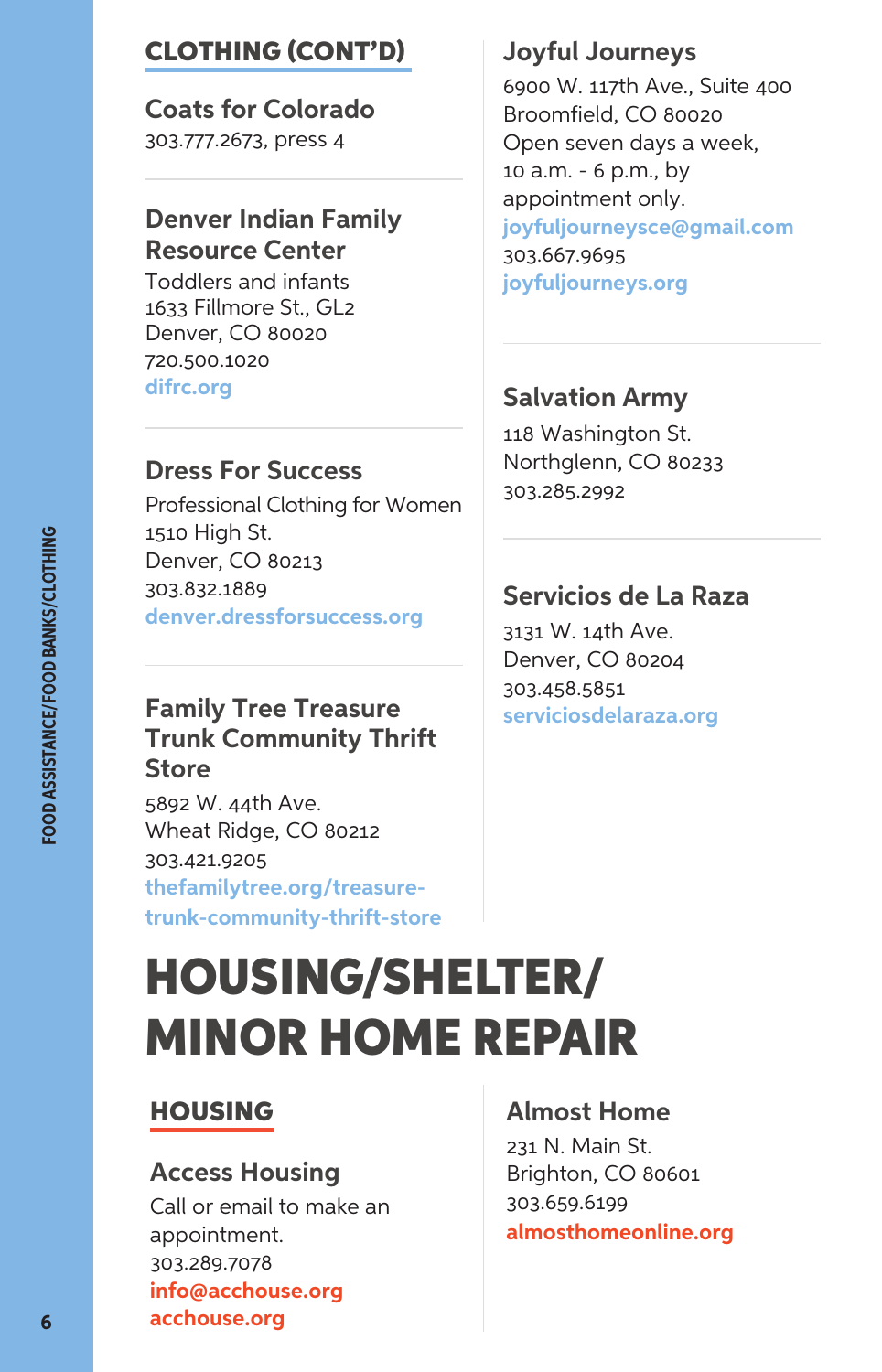#### **[Brighton Housing](http://www.brightonhousingauthority.org/) [Authority, Historic City](http://www.brightonhousingauthority.org/)  [Hall Building](http://www.brightonhousingauthority.org/)**

22 S. 4th Ave., Suite 202 Brighton, CO 80601 Call to make an appointment. 303.655.2160 **[brightonhousingauthority.org](http://www.brightonhousingauthority.org/)**

#### **[Catholic Charities](https://ccdenver.org/emergency-assistance-denver/denver/) [Emergency Assistance](https://ccdenver.org/emergency-assistance-denver/denver/)**

303.742.0828

#### **[Denver Indian Family](https://difrc.org/) [Resource Center](https://difrc.org/)**

1633 Filmore St., GL2a Denver, CO 80206 720.500.1020 **[difrc.org](https://difrc.org)**

#### **[Family Tree Programs](https://www.thefamilytree.org/contact-family-tree)**

3805 Marshall St. Wheat Ridge, CO 80033 Homelessness Helpline: 303.467.2604 **[thefamilytree.org](https://www.thefamilytree.org/contact-family-tree)**

#### **[Growing Home](https://growinghome.org/)**

3489 W. 72nd Ave., #110 Westminster, CO 80030 Housing Stability Program: 720.407.1965 **[belia@growinghome.org](mailto:belia%40groninghome.org?subject=) [growinghome.org](https://growinghome.org)**

#### **[Hope House](https://www.hopehousecolorado.org/)**

6475A Benton St. Arvada, CO 80003 303.429.1012 **[hopehousecolorado.org](https://www.hopehousecolorado.org/)**

#### **Mile High Behavioral Healthcare Comitis**

2178 Victor St. Aurora, CO 80010 303.341.9160

#### **[Servicios de La Raza](https://serviciosdelaraza.org/services-2/)**

3131 14th Ave. Denver, CO 80204 303.458.5851 **[serviciosdelaraza.org](https://serviciosdelaraza.org/services-2/)**

#### **The Center for Career & Community Enrichment**

5115 Federal Blvd., Unit #28 Denver, CO 80221 303.227.2075 or 720.502.5890

#### **[Maiker Housing Partners](https://maikerhp.org/)**

3033 W. 71st Ave., Suite 1000 Westminster, CO 80030 303.227.2075 **[maikerhp.org](https://maikerhp.org)**

#### MINOR HOME REPAIR

#### **Adams County Assistance for Minor Home Repair**

**Adams County Community Development Division** 4430 S. Adams County Pkwy. Brighton, CO 80601 720.523.6200 **[adcogov.org/mhr](http://www.adcogov.org/minor-home-repair-mhr-program)**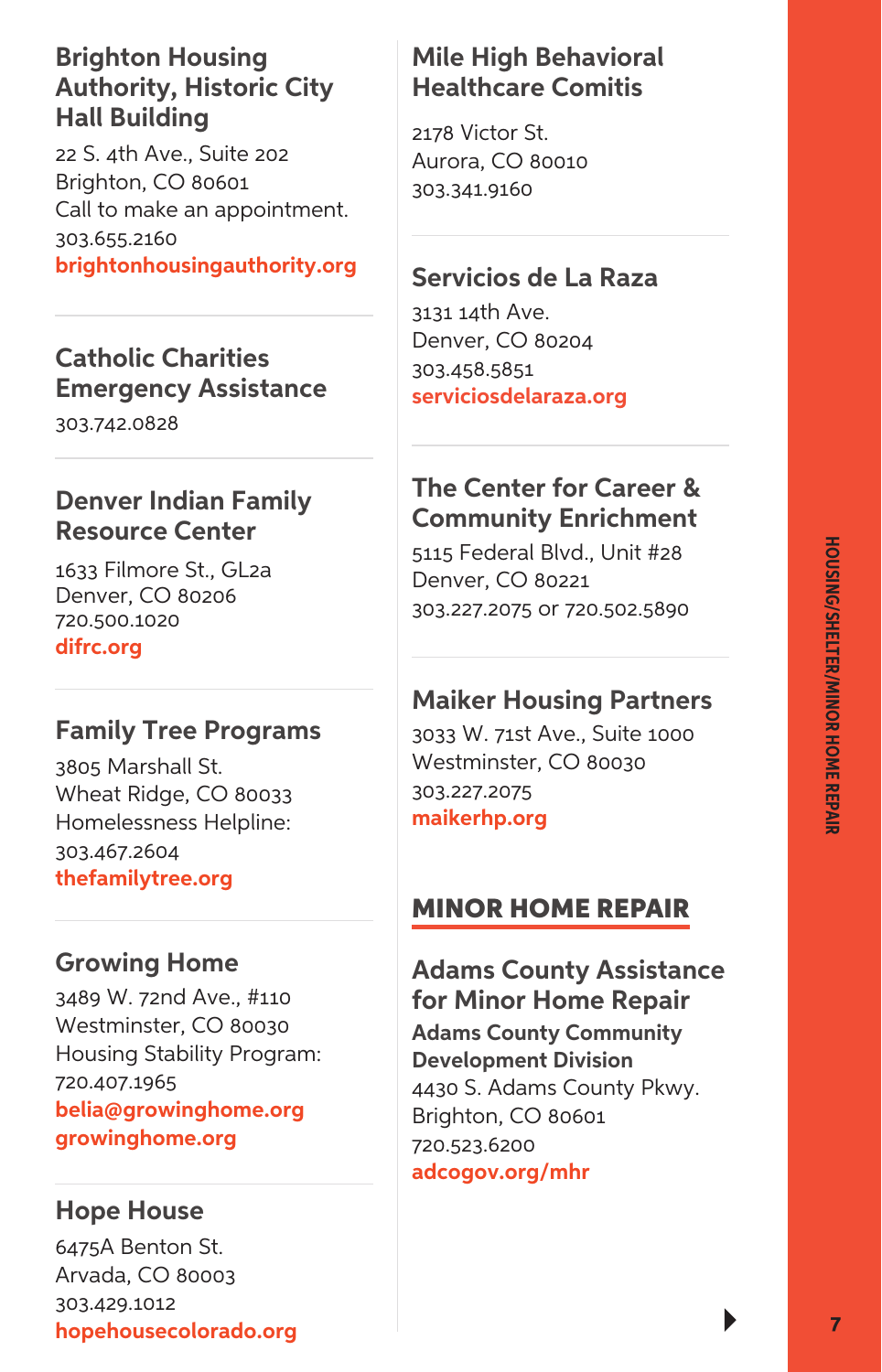#### **City of Thornton Neighborhood Services**

9500 Civic Center Dr. Thornton, CO 80229 303.538.7600

#### UTILITY ASSISTANCE

**Almost Home Inc.** 22 S. 4th Ave., Suite 102 Brighton, CO 80601 303.659.6199

#### **[Catholic Charities](https://ccdenver.org/emergency-assistance-denver/denver/)  [Emergency Assistance](https://ccdenver.org/emergency-assistance-denver/denver/)**

303.742.0828 **[ccdenver.org/emergency](https://ccdenver.org/emergency-assistance-denver/denver/)[assistance-denver](https://ccdenver.org/emergency-assistance-denver/denver/)**

#### **Denver Indian Family Resource Center**

1633 Filmore St., GL2a Denver, CO 80206 720.500.1020 **[difrc.org](https://difrc.org/)**

#### **Energy Outreach Colorado**

225 E. 16th Ave., Suite 200 Denver, CO 80203 303.825.8750 **[info@energyoutreach.org](mailto:info%40energyoutreach.org?subject=)**

#### **Low-Income Energy Assistance Program (LEAP)**

11860 N. Pecos St. Westminster, CO 80234 720.523.2000 Apply for LEAP through **[Colorado PEAK](https://coloradopeak.secure.force.com/)**. **[cdhs.colorado.gov/leap](http://cdhs.colorado.gov/leap)**

#### **Thornton Cares**

Contact the Water Assistance Specialist Monday-Friday, 8 a.m. - noon, at 720.977.5815 or **[assistance@thorntonco.gov](mailto:assistance%40thorntonco.gov?subject=)**

#### **[United Power](https://www.unitedpower.com/Round-Up) [Round-Up Foundation](https://www.unitedpower.com/Round-Up)**

500 Cooperative Way Brighton, CO 80603 303.659.0551 or 800.468.8809 **[unitedpower.com/round-up](https://www.unitedpower.com/Round-Up)**

## MEDICAL/DENTAL CARE

#### MEDICAL CARE

#### **Clinica Colorado**

8300 N. Alcott St., Suite 300 Westminster, CO 80031 By appointment only. 720.443.8461 **[clinicacolorado.org](https://clinicacolorado.org/)**

#### **Clinica Family Health Services**

8990 N. Washington St. Thornton, CO 80229 For appointments: 303.650.4460 **[clinicacolorado.org](https://clinicacolorado.org/)**

8510 N. Bryant St., 2nd Floor Westminster, CO 80031

1701 W. 72nd Ave. Denver, CO 80221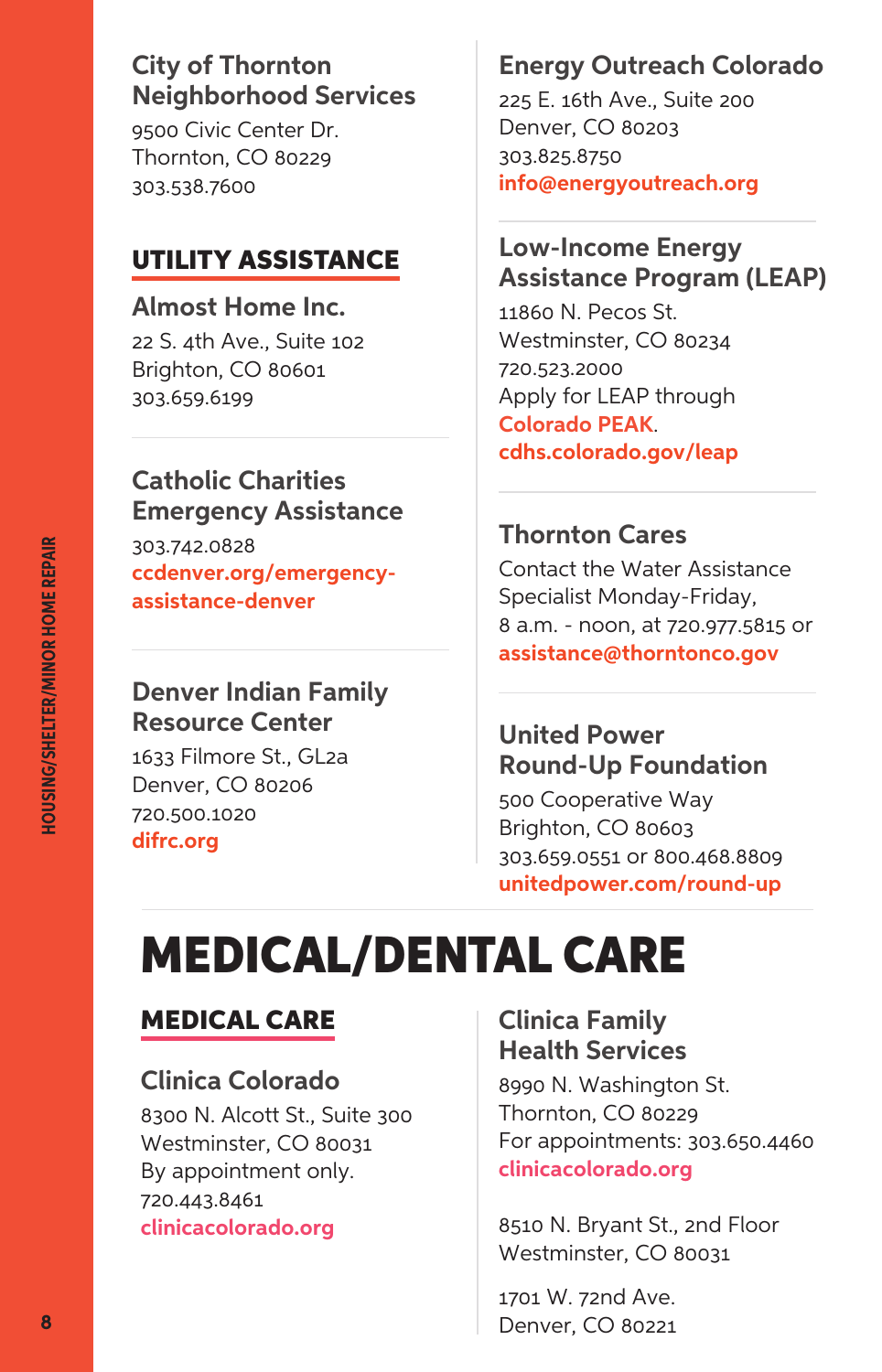## **MEDICAL/DENTAL CARE** *AEDICAL/DENTAL CARI*

#### **Colorado Access**

11100 E. Bethany Dr. Aurora, CO 80014 1.800.511.5010 Metro Crisis Line: 1.888.885.1222 **[customer.service@coaccess.com](mailto:customer.service%40coaccess.com?subject=) [coaccess.com](http://coaccess.com)**

#### **Connect for Health Colorado**

1.855.752.6749 Administrative staff: 720.496.2530 **[connectforhealthco.com](http://connectforhealthco.com)**

#### **Early Childhood Partnership of Adams County (ECPAC)**

8859 Fox Dr., Suite 205 Thornton, CO 80260 303.428.2929 **[ecpac.org](https://www.ecpac.org/)** 

#### **Health First Colorado (Medicaid Eligibility)**

**Adams County Human Services Department**

11860 Pecos St. Westminster, CO 80234 720.523.2000

3155 Chambers Rd., Unit C Aurora, CO 80011 303.227.2700

Apply online at: **[colorado.gov/PEAK](https://coloradopeak.secure.force.com/)**

#### **Kids First Health Care**

4675 E. 69th Ave. Commerce City, CO 80022 303.289.1086

#### **LensCrafters—OneSight Program**

1281 E. 120th Ave. Thornton, CO 80233 720.929.0329

#### **Metro Community Provider Network**

1575 Alton St. Aurora, CO 80010

10680 Del Mar Pkwy. Aurora, CO 80010

1666 Elmira St. Aurora, CO 80010

3292 Peoria St. Aurora, CO 80010

#### **National League of Cities—Prescription Discount Card**

*Cards available for pick up in Thornton:*

**Thornton City Hall**  9500 Civic Center Dr.

**Carpenter Recreation Center** 11151 Colorado Blvd.

**Thornton Senior Center** 9471 Dorothy Blvd.

**Thornton Community Center** 2211 Eppinger Blvd.

**Thornton Justice Center** 9951 Civic Center Dr.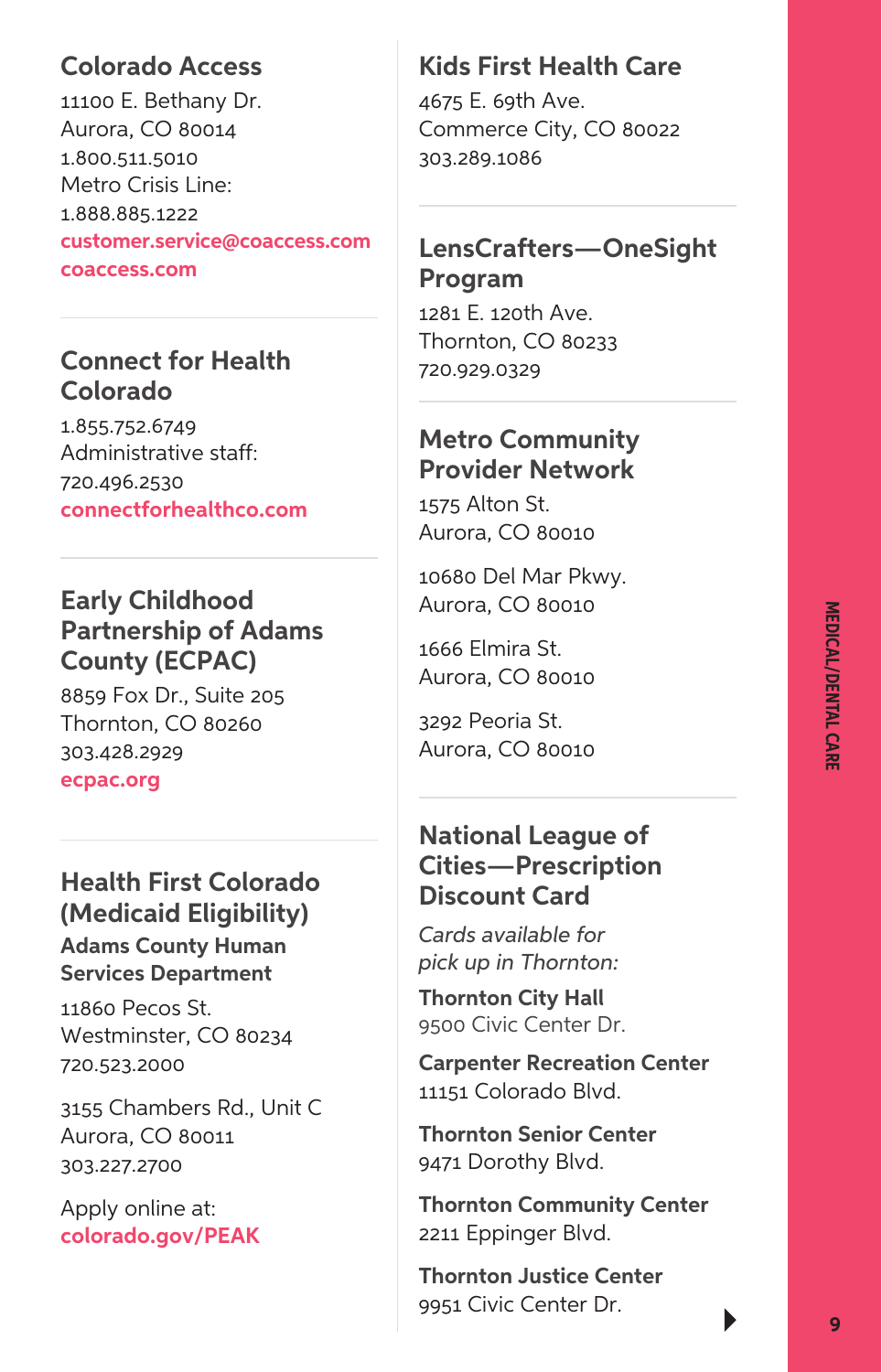#### MEDICAL CARE (CONT'D)

#### **Rocky Mountain Regional VA Medical Center**

1700 N. Wheeling St. Aurora, CO 80045 720.723.4846 **[denver.va.gov](https://www.denver.va.gov/)**

#### **Every Child Pediatrics**

9197 Grant St., Suite 100 Thornton, CO 80229 303.450.3690 **[everychildpediatrics.org/](https://everychildpediatrics.org/contact/) [contact](https://everychildpediatrics.org/contact/)**

#### **Salud Family Health Centers**

**Main Office** 203 S. Rollie Ave. Fort Lupton, CO 80621 303.697.2583

**Brighton** 1860 Egbert St. Brighton, CO 80601

**Convenient Care Clinic/ Commerce City** 6255 Quebec Pkwy. Commerce City, CO 80022 303.853.3500

#### **Community Reach Center/Salud**

4371 E. 72nd Ave. Commerce City, CO 80022

#### **The Audrey C. Farley Women's Center**

30 S. 20th Ave. Brighton, CO 80601

**After hours nurse hotline:** 303.697.2583 or 970.484.0999

#### **Servicios de La Raza**

3131 14th Ave. Denver, CO 80204 303.458.5851 **[serviciosdelaraza.org](https://serviciosdelaraza.org/services-2/)**

#### **Tri-County Health Department**

6162 S. Willow Dr., Suite 100 Greenwood Village, CO 80111 303.220.9200 **[tchd.org](http://tchd.org/)**

#### **Tri-County Health Department—Peak Wellness Program**

**Park Center** 1401 W. 122nd Ave., Suite 200 Westminster, CO 80234 Monday-Friday, 7 a.m.–6 p.m. 303.452.9547

#### **VA Medical Center Denver (Hospital) Eastern Colorado Health Care System**

1700 N. Wheeling St. Aurora, CO 80045 303.399.8020 **[denver.va.gov](https://www.denver.va.gov/)**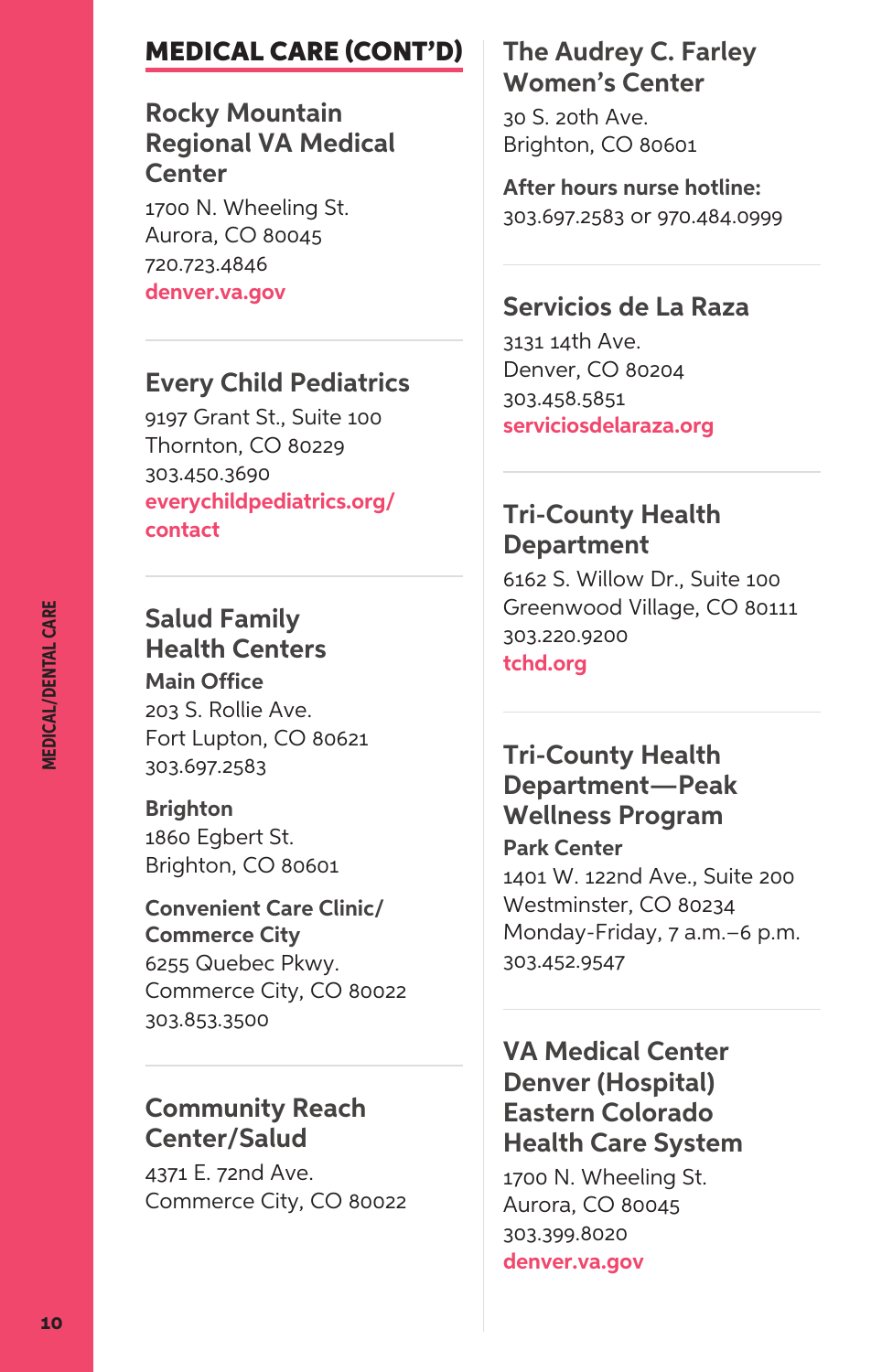#### DENTAL CARE

#### **Children's Hospital (Dental Clinic)**

860 N. Potomac Cir. Aurora, CO 80011 720.777.6788

#### **Colorado Smiles Orthodontics**

191 Telluride St., Suite 1 Brighton, CO 80601 720.805.0501

#### **Kids in Need of Dentistry (KIND)**

4201 E. 72nd Ave., Suite D Commerce City, CO 80022 303.733.3710

#### **Every Child Pediatrics**

9197 Grant St., Suite 100 Thornton, CO 80229 303.450.3690 **[everychildpediatrics.org](https://everychildpediatrics.org/)**

#### **School of Dental Medicine**

13065 E. 17th Ave. Aurora, CO 80045 303.724.6900

#### **Veteran's Administration Dental Clinic**

1055 Clermont St. Denver, CO 80220 303.393.2823 **[va.gov/dental/dental-clinic](http://va.gov/dental/dental-clinic-locations-finder.asp)[locations-finder.asp](http://va.gov/dental/dental-clinic-locations-finder.asp)**

## ALCOHOL & SUBSTANCE ABUSE TREATMENT/ MENTAL HEALTHCARE

#### ALCOHOL/SUBSTANCE ABUSE TREATMENT

#### **Behavioral Healthcare Inc.**

1290 Chambers Rd. Aurora, CO 80011 303.361.8100 **[bhicares.org](https://www.bhicares.org/)**

#### **Mile High Behavioral Healthcare**

4242 Delaware St. Denver, CO 80216 303.825.8113 **[milehighbehavioralhealthcare.org](http://www.milehighbehavioralhealthcare.org/)**

#### **Community Reach Center**

8989 Huron St. Thornton, CO 80260 303.853.3500 **[communityreachcenter.org](http://www.communityreachcenter.org/)**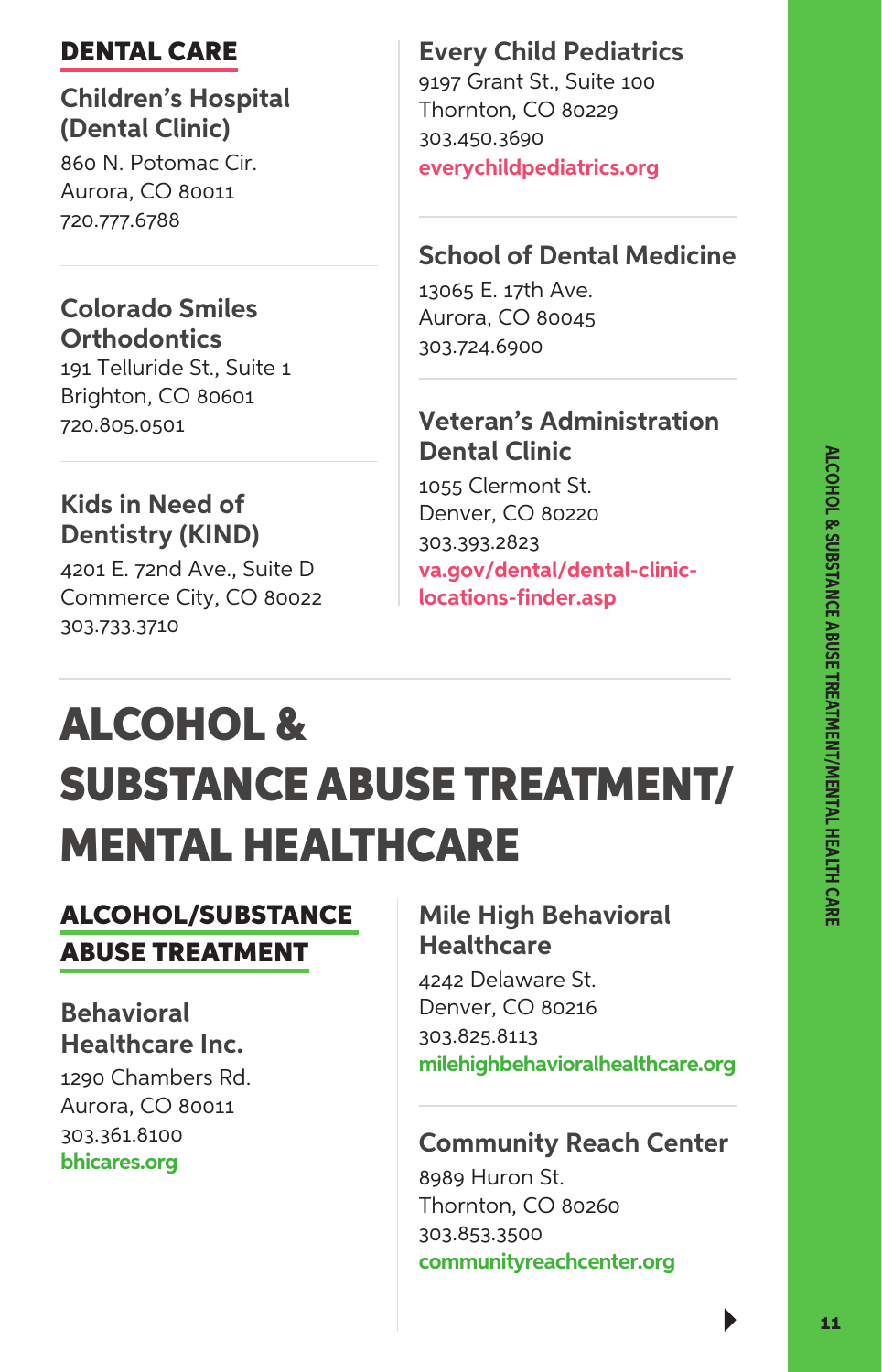#### MENTAL HEALTH CARE (CONT'D) MENTAL HEALTH CARE

**Behavioral Healthcare Inc.**

1290 Chambers Rd. Aurora, CO 80011 303.361.8100 **[bhicares.org](https://www.bhicares.org/)**

#### **Colorado Crisis Services**

2551 W. 84th Ave. Westminster, CO 80031

2206 Victor St. Aurora, CO 80045 1.844.493.8255 **[coloradocrisisservices.org](https://coloradocrisisservices.org/)**

#### **Denver Indian Center Inc.**

4407 Morrison Rd. Denver, CO 80219 303.936.2688 **[denverindiancenter.org](http://www.denverindiancenter.org/our-programs)**

#### **Denver Indian Family Resource Center**

1633 Filmore St., GL2a Denver, CO 80206 720.500.1020 **[denverindiancenter.org](https://www.denverindiancenter.org/our-programs)**

#### **Mile High Behavioral Healthcare**

4242 Delaware St. Denver, CO 80216 303.825.8113 **[milehighbehavioralhealthcare.org](http://www.milehighbehavioralhealthcare.org/)**

#### **AWARE Center**

690 W. 84th Ave. Thornton, CO 80260 303.451.4288

#### **Servicios de La Raza**

200 S. Sheridan Blvd. Denver, CO 80226 303.458.5851 **[serviciosdelaraza.org](https://serviciosdelaraza.org/services-2/)**

## EMPLOYMENT RESOURCES & JOB TRAINING/ADULT EDUCATIONAL OPPORTUNITIES

#### EMPLOYMENT RESOURCES

#### & JOB TRAINING

**Adams County Workforce & Business Center (WBC)**

**[adcogov.org/wbc](https://www.adcogov.org/WBC)** 11860 Pecos St. Westminster, CO 80234 720.523.2400

3155 Chambers Rd., Unit C Aurora, CO 80011 303.375.2980

36 S. 18th Ave., Unit A Brighton, CO 80601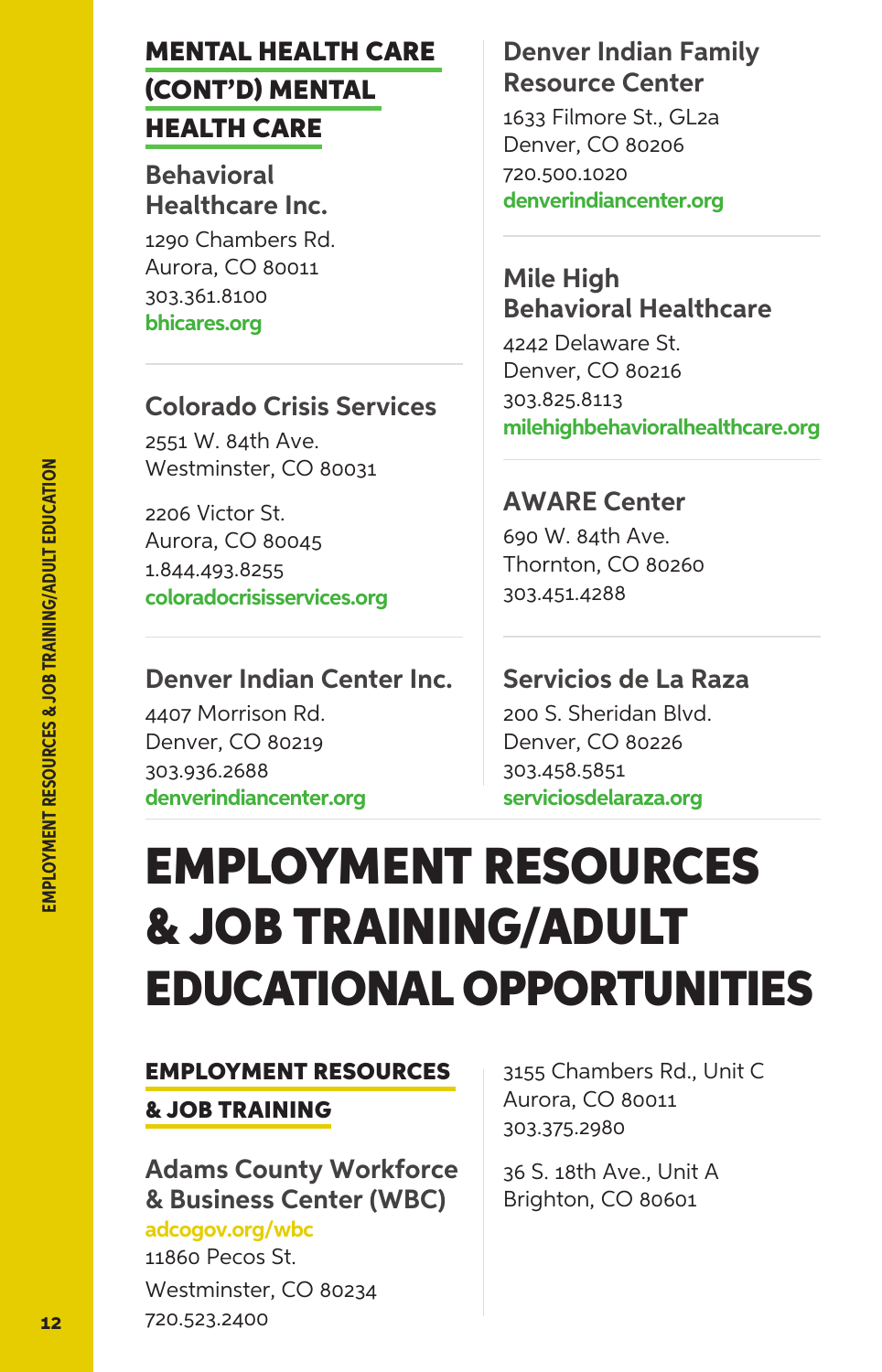#### **Connecting Colorado**

Statewide job search engine: **[connectingcolorado.com](https://www.connectingcolorado.com/)**

#### **Denver Indian Center Inc.**

4407 Morrison Rd. Denver, CO 80219 303.936.2688 **[denverindiancenter.org/our](https://www.denverindiancenter.org/our-programs)[programs](https://www.denverindiancenter.org/our-programs)**

#### **Servicios de La Raza**

3131 W. 14th Ave. Denver, CO 80204 303.458.5851 **[serviciosdelaraza.org](https://serviciosdelaraza.org/services-2)**

#### ADULT EDUCATIONAL **OPPORTUNITIES**

#### **BUENO Center for Multicultural Education**

University of Colorado, Boulder UCB 247, Boulder, CO 80309 303.492.7371 **[colorado.edu/center/bueno](https://www.colorado.edu/center/bueno/)**

#### **CSU Extension Services**

9755 Henderson Rd. Brighton, CO 80601 303.637.8100 **[adams.colostate.edu](http://adams.colostate.edu/)**

#### **Florence Crittenton Services**

96 S. Zuni St. Denver, CO 80223 720.423.8900 **[flocritco.org](https://flocritco.org/)**

#### **Servicios de La Raza**

3131 W. 14th Ave. Denver, CO 80204 303.458.5851 **[serviciosdelaraza.org](https://serviciosdelaraza.org/services-2/)**

## EARLY CHILDHOOD EDUCATION & HEAD START/ CHILD CARE/CHILD SUPPORT

#### EARLY CHILDHOOD EDUCATION & HEAD START

#### **A Precious Child**

7051 W. 118th Ave. Broomfield, CO 80020 303.466.4272 **[apreciouschild.org](https://apreciouschild.org/what-we-do/overview/)**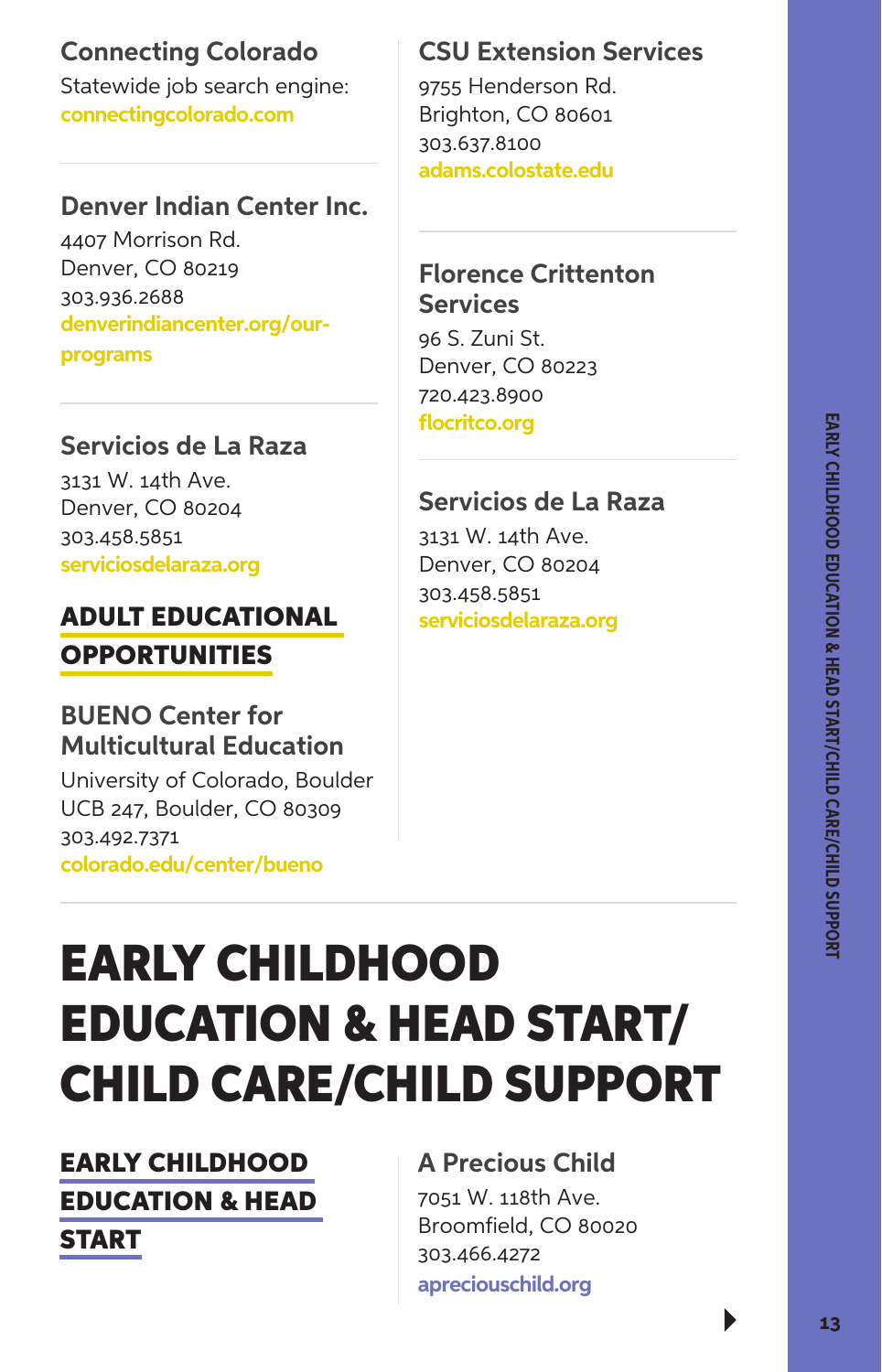#### EARLY CHILDHOOD EDUCATION & HEAD START (CONT'D)

#### **Adams County Head Start**

**[adcogov.org/headstart](https://serviciosdelaraza.org/services-2/)**

**Head Start**  11860 Pecos St. Westminster, CO 80234 720.523.4602

#### **Brighton Center**

1850 Egbert St., Suite G10 Brighton, CO 80601 303.659.2270

#### **Creekside Center (CHC)**

9189 Gale Blvd. Thornton, CO 80260 720.540.4836

**Little Star Center** 3990 W. 74th Ave. Westminster, CO 80030 303.427.2019

**Rainbow Center** 8401 Circle Dr. Westminster, CO 80030 303.428.6477

#### HOME INSTRUCTION FOR PARENTS OF PRESCHOOL YOUNGSTERS (HIPPY)

**Maiker Housing Partners** 3033 W. 71st Ave., Ste. 1000 Westminster, CO 80030 303.227.2075 **[maikerhp.org](https://maikerhp.org/)**

#### **Early Childhood Partnership of Adams County (ECPAC)**

8859 Fox Dr., Suite 205 Thornton, CO 80260 303.428.2929 **[ecpac.org](https://www.ecpac.org/)**

#### **Florence Crittenton Services**

96 S. Zuni St. Denver, CO 80223 720.423.8900 **[flocritco.org](https://flocritco.org/)**

#### CHILD CARE

#### **Boys & Girls Clubs of Metro Denver**

**Shopneck Boys & Girls Club**  1800 Longspeak St. Brighton, CO 80604 303.637.7272 **[bgcmd.org](https://www.bgcmd.org/)** 

#### **Suncor Boys & Girls Club**

6201 Holly St. Commerce City, CO 80022 303.955.7405 **[bgcmd.org/clubs/suncor-boys](http://www.bgcmd.org/clubs/suncor-boys-girls-club/)[girls-club/](http://www.bgcmd.org/clubs/suncor-boys-girls-club/)**

#### **Colorado Child Care Assistance Program (CCCAP)** 11860 Pecos St. Westminster, CO 80234 720.523.2337 **[adcogov.org/cccap](https://www.adcogov.org/cccap) [adamsccapparticipants@](mailto:adamsccapparticipants%40adcogov.org?subject=) [adcogov.org](mailto:adamsccapparticipants%40adcogov.org?subject=)**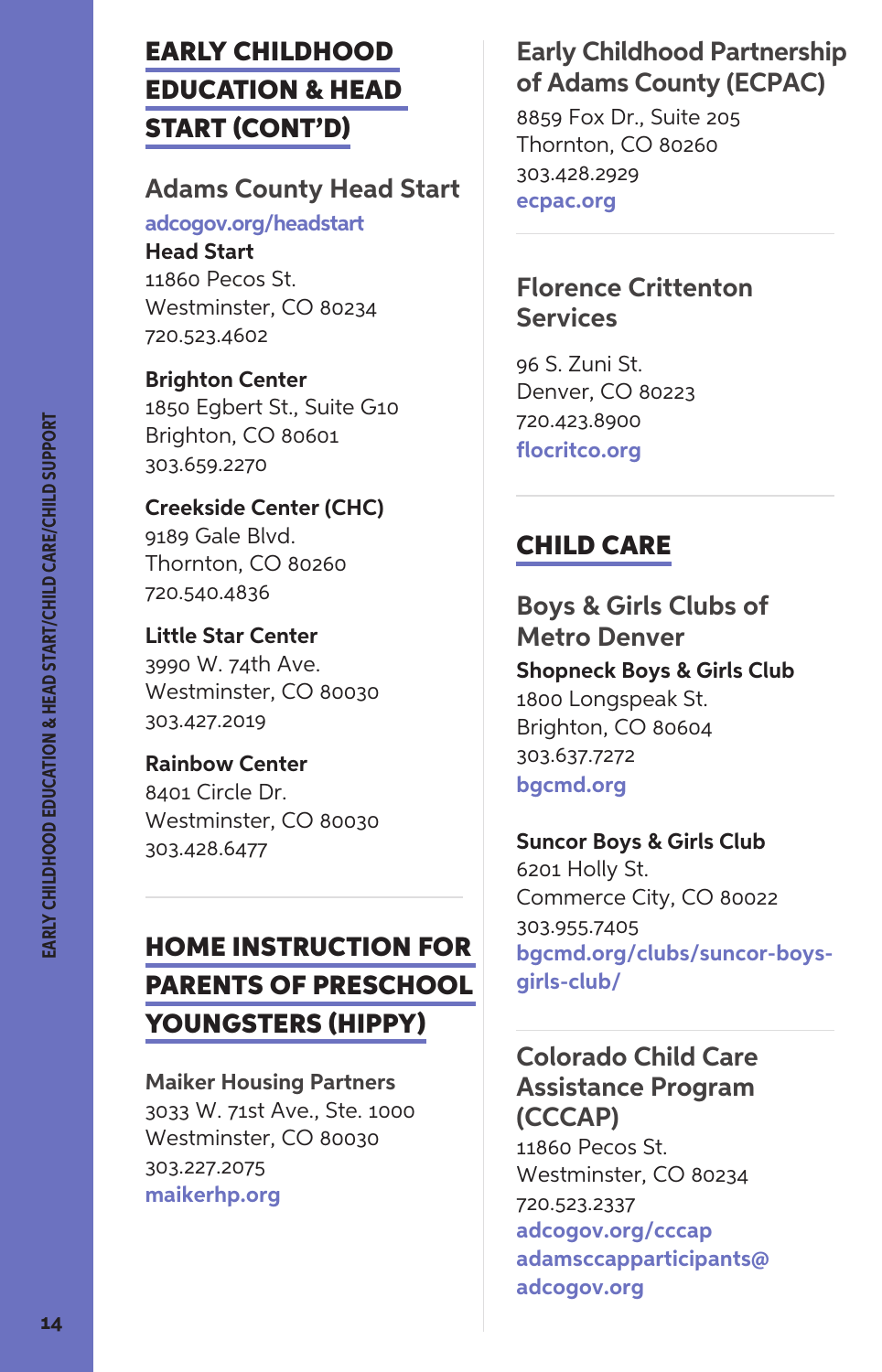#### **Easter Seals Colorado**

393 S. Harlan St., #250 Lakewood, CO 80226 303.233.1666 ×237 **[easterseals.com](https://www.easterseals.com/)**

#### CHILD SUPPORT

#### **Adams County Child Support Services**

11860 Pecos St. Westminster, CO 80234 720.523.2600 **[adcogov.org/child-support](http://www.adcogov.org/child-support-services)[services](http://www.adcogov.org/child-support-services)**

## FAMILY COUNSELING/FAMILY PLANNING & PREGNANCY COUNSELING/DOMESTIC VIOLENCE SERVICES

#### FAMILY COUNSELING

**Colfax Community Network**

1585 Kingston St. Aurora, CO 80010 3303.999.6093 **[comitiscrisiscenter.org](https://comitiscrisiscenter.org/)**

#### **Colorado State University Extension Service**

9755 Henderson Rd. Brighton, CO 80601 303.637.8100 **[adams.colostate.edu](http://adams.colostate.edu/)**

#### **Cultivando**

7190 Colorado Blvd., Suite 300 Commerce City, CO 80022 303.288.4783

#### **Families Forward Resource Center**

12000 E. 47th Ave. Denver, CO 80239 303.307.0718 **[familiesforwardco.com](https://familiesforwardco.com/)**

**Family Tree** 3805 Marshall St. Wheat Ridge, CO 80033 303.422.2133 **[thefamilytree.org/community](http://www.thefamilytree.org/community-family-resource-team)[family-resource-team](http://www.thefamilytree.org/community-family-resource-team)**

#### **Florence Crittenton Services**

96 S. Zuni St. Denver, CO 80223 720.423.8900 **[florcritco.org](https://flocritco.org)**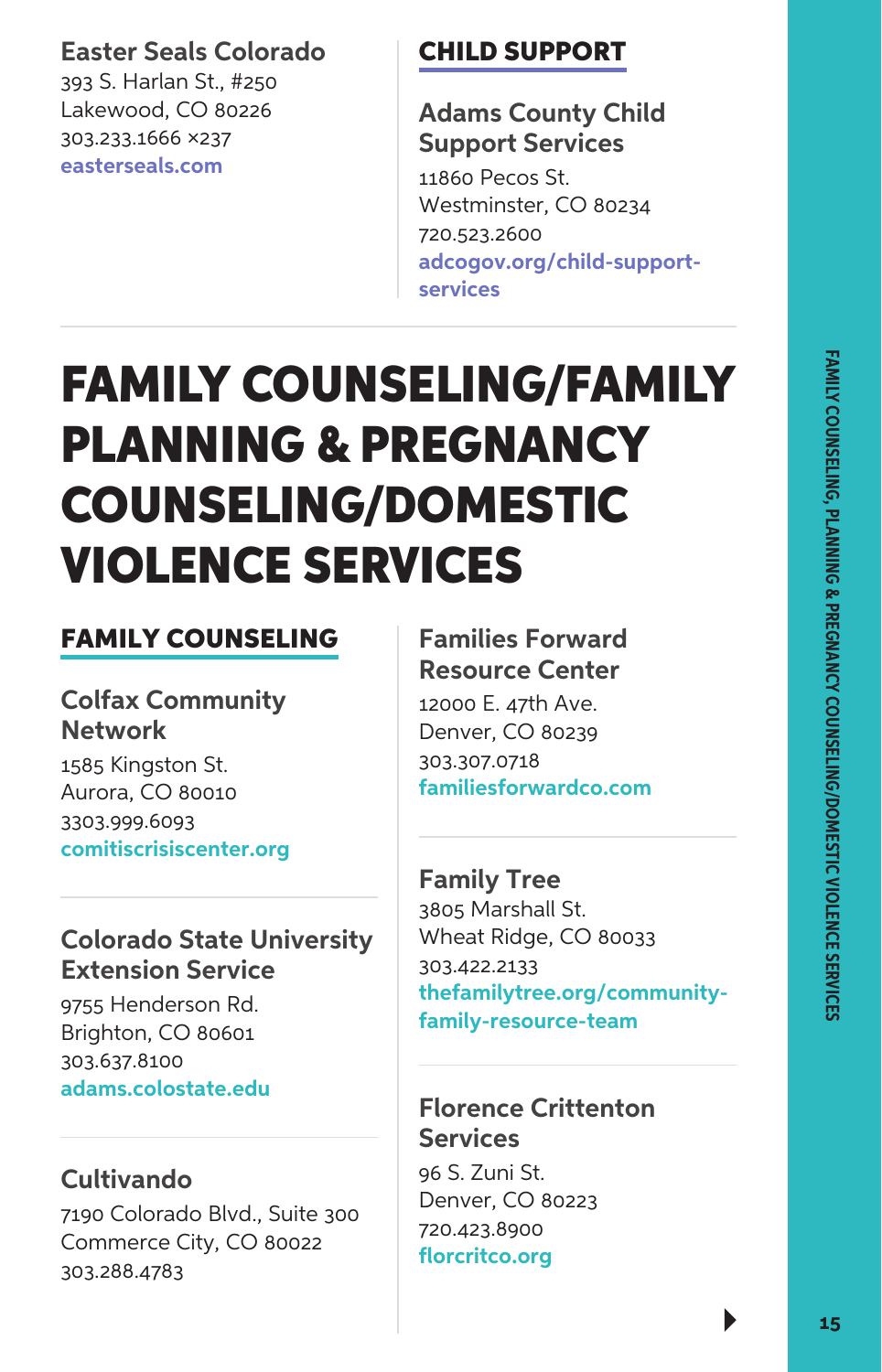#### FAMILY COUNSELING (CONT'D)

#### **Latina Safe House**

Domestic violence hotline available 24/7: 303.433.4470 **[latinasafehouse.org](https://latinasafehouse.org/)**

#### **Safe House Denver**

1649 Downing St. Denver, CO 80218 303.318.9959 24-Hour Crisis and information line 303.318.9989 **[safehouse-denver.org](https://safehouse-denver.org/about/contact.html)**

#### **Servicios de La Raza**

3131 W. 14th Ave. Denver, CO 80204 303.458.5851 **[serviciosdelaraza.org](https://serviciosdelaraza.org/services-2/)**

#### FAMILY PLANNING SERVICE & PREGNANCY COUNSELING

#### **Florence Crittenton Services**

96 S. Zuni St. Denver, CO 80223 720.423.8900 **[flocritco.org](https://flocritco.org/)**

#### **Lutheran Family Services**

363 S. Harlan St., Suite 200 Denver, CO 80226 303.922.3433 **[lfsrm.org](https://www.lfsrm.org/)**

#### **Nurse-Family Partnership**

**Tri-County Health Department** 7000 E. Belleview Ave., #301 Greenwood Village, CO 80111 720.200.1573

1401 W. 122nd Ave., #200 Westminster, CO 80234 303.452.9547

7010 N. Broadway, Suite 400 Denver, CO 80221

30 S. 20th Ave., #F Brighton, CO 08601

#### **Tri-County Health Department—Baby & Me**

#### **[tchd.org](http://tchd.org/)**

9000 E. Colfax, Suite 105 Aurora, CO 80010 303.361.6010

4201 E. 72nd Ave., Suite D Commerce City, CO 80022

7010 N. Broadway, Suite 400 Denver, CO 80221

1401 W. 122nd Ave., Suite 200 Westminster, CO 80234 303.452.9527

#### **Tri-County Health Department**

#### **[tchd.org](http://tchd.org/ )**

6162 S. Willow Dr., Suite 100 Greenwood Village, CO 80111 303.220.9200

15400 E. 14th Pl., Suite 115 Aurora, CO 80011

7000 N. Broadway, #400 Denver, CO 80221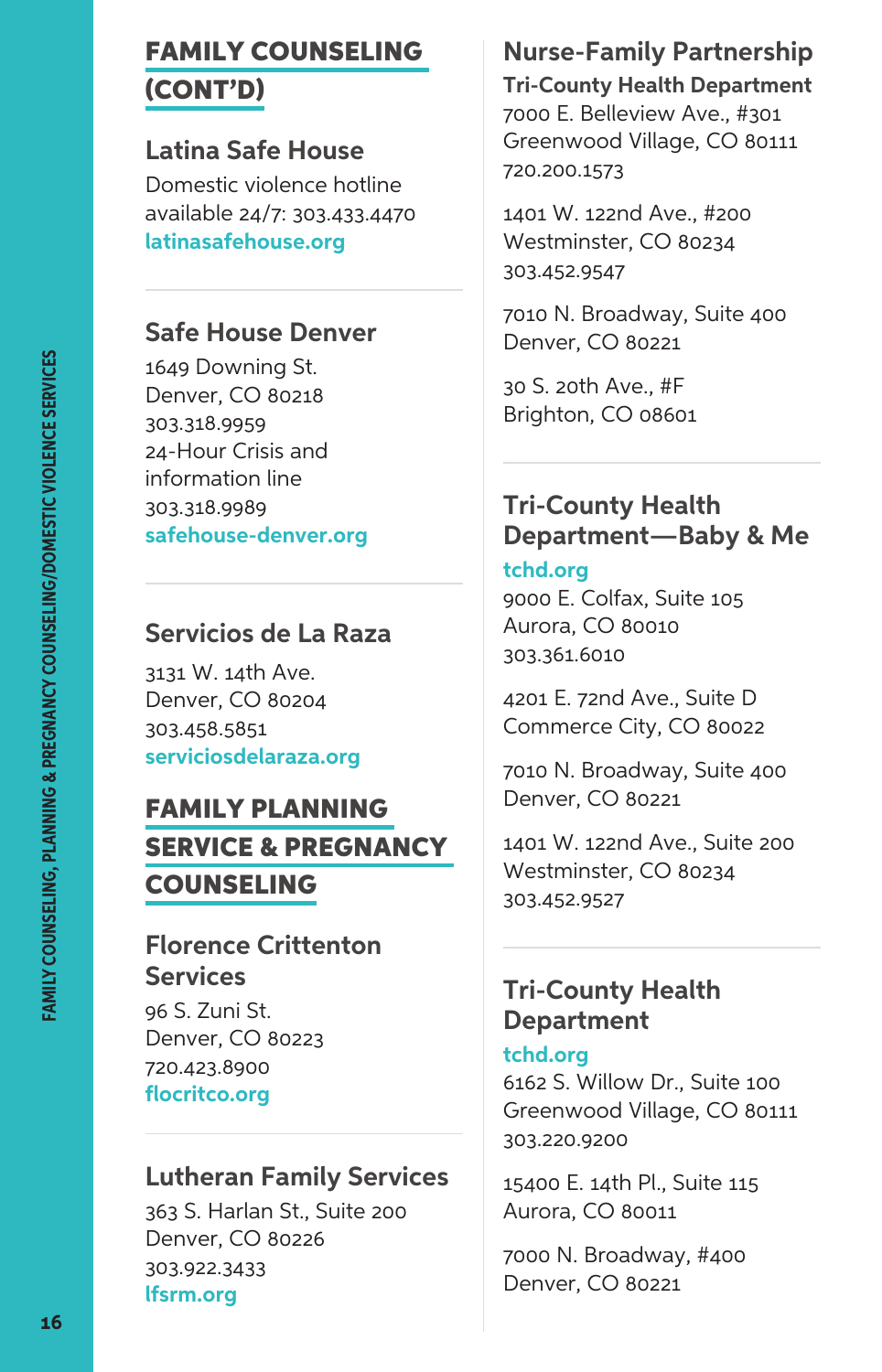1401 W. 122nd Ave., Suite 200 Westminster, CO 80234 303.452.9527

#### **Lutheran Family Services**

363 S. Harlan St., Suite 200 Denver, CO 80226

**Pregnancy Counseling Programs** (call/text): 720.838.5689 **[lfsrm.org/](https://www.lfsrm.org/pregnancyoptionscolorado/) [pregnancyoptionscolorado/](https://www.lfsrm.org/pregnancyoptionscolorado/)**

#### DOMESTIC VIOLENCE SERVICES

**Denver Indian Family Resource Center**

1633 Filmore St., GL2a Denver, CO 80206 720.500.1020 **[difrc.org](https://difrc.org/)**

#### **Family Tree/Housing & Family Stabilization Services**

3805 Marshall St. Wheat Ridge, CO 80033 303.467.2604 **[thefamilytree.org](https://www.thefamilytree.org/)**

#### **Safe House Denver**

1649 Downing St. Denver, CO 80218 303.318.9959 24-Hour Crisis and information line 303.318.9989 **[safehouse-denver.org](https://safehouse-denver.org/about/contact.html)**

#### **Servicios de La Raza**

3131 W. 14th Ave. Denver, CO 80204 303.458.5851 **[serviciosdelaraza.org](https://serviciosdelaraza.org/services-2/)**

## GENERAL SUPPORTIVE SERVICES/LEGAL ASSISTANCE/ TRANSPORTATION

#### GENERAL SUPPORTIVE

#### SERVICES

#### **A Precious Child**

7051 W. 118th Ave. Broomfield, CO 80020 303.466.4272 **[apreciouschild.org](https://apreciouschild.org/)**

#### **Advocates for People with Disabilities (PASCO)**

9197 W. 6th Ave., #1000 Lakewood, CO 80215 303.233.3122 **[pascohh.com](https://pascohh.com/services/)**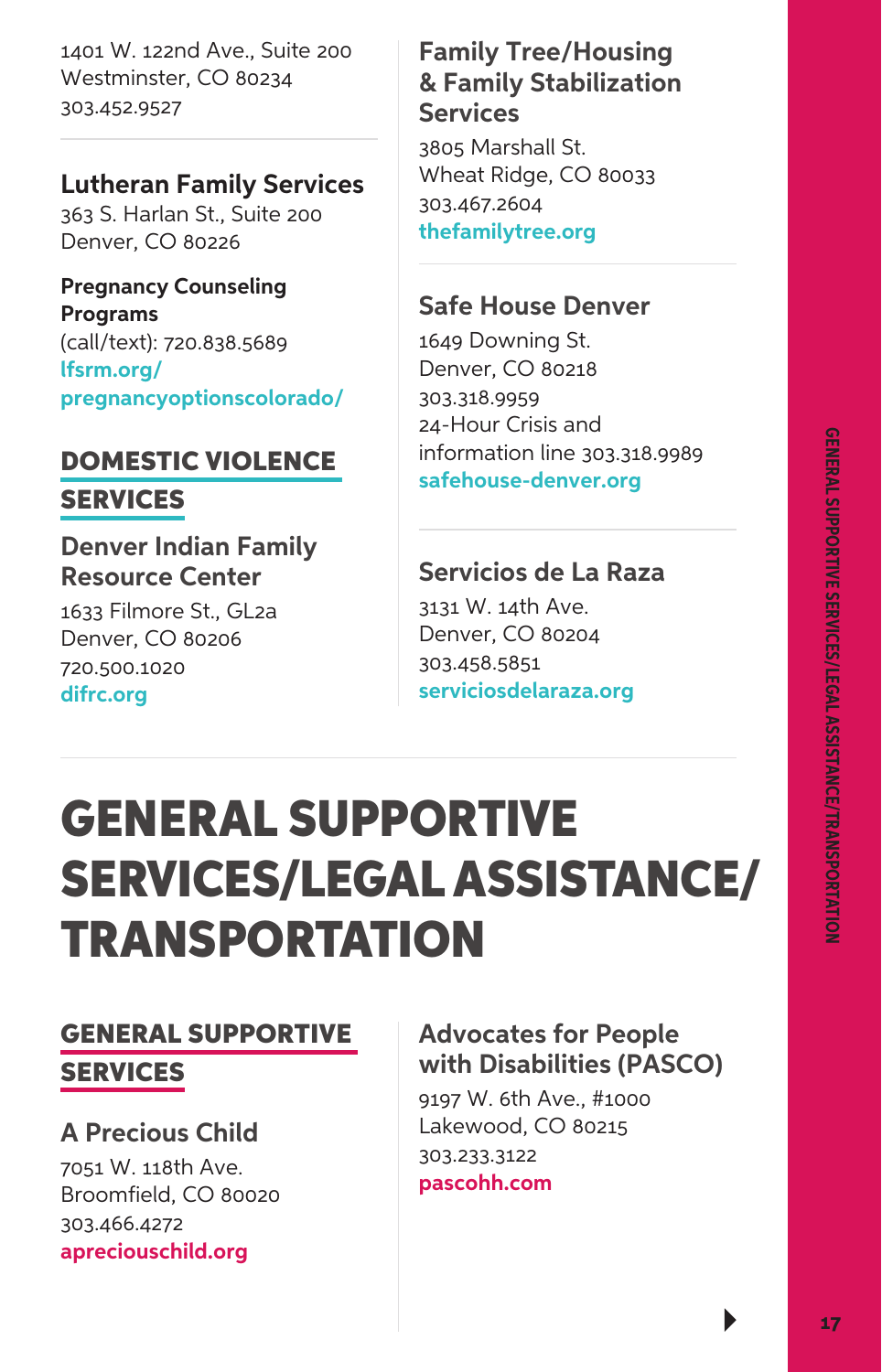#### GENERAL SUPPORTIVE SERVICES (CONT'D)

#### **Center for People with Disabilities (CPWD)**

7190 Colorado Blvd., Suite 300 Thornton, CO 80229 303.790.1390 **[cpwd.org](https://cpwd.org/)**

#### **Colfax Community Network**

1585 Kingston St. Aurora, CO 80010 303.999.6093 **[comitiscrisiscenter.org](https://comitiscrisiscenter.org/)**

#### **Cultivando**

7190 Colorado Blvd., Suite 300 Commerce City, CO 80022 303.288.4783

#### **Denver Indian Family Resource Center**

1633 Filmore St., GL2a Denver, CO 80206 720.500.1020 **[difrc.org](https://difrc.org/)**

#### **Denver Indian Center Inc.**

4407 Morrison Rd. Denver, CO 80219 303.936.2688 **[denverindiancenter.org/our](https://www.denverindiancenter.org/our-programs)[programs](https://www.denverindiancenter.org/our-programs)**

#### **Family Tree**

3805 Marshall St. Wheat Ridge, CO 80033 303.422.2133 **[thefamilytree.org](http://thefamilytree.org)**

#### **Family Tree Treasure Trunk Community Thrift Store** 5892 W. 44th Ave. Wheat Ridge, CO 80212 303.421.9205 **[thefamilytree.org/treasure](https://www.thefamilytree.org/treasure-trunk-community-thrift-store)[trunk-community-thrift-store](https://www.thefamilytree.org/treasure-trunk-community-thrift-store)**

**United Way 211** Phone Referral Service: 211 **[unitedwaydenver.org](https://unitedwaydenver.org/)**

#### LEGAL ASSISTANCE

#### **Colorado Legal Services/Legal Aid**

1905 Sherman St., Suite 400 Denver, CO 80203 303.837.1313 **[coloradolegalservices.org](https://www.coloradolegalservices.org/)**

#### **Denver Indian Family Resource Center**

1633 Filmore St., GL2a Denver, CO 80206 720.500.1020 **[difrc.org](https://difrc.org/)**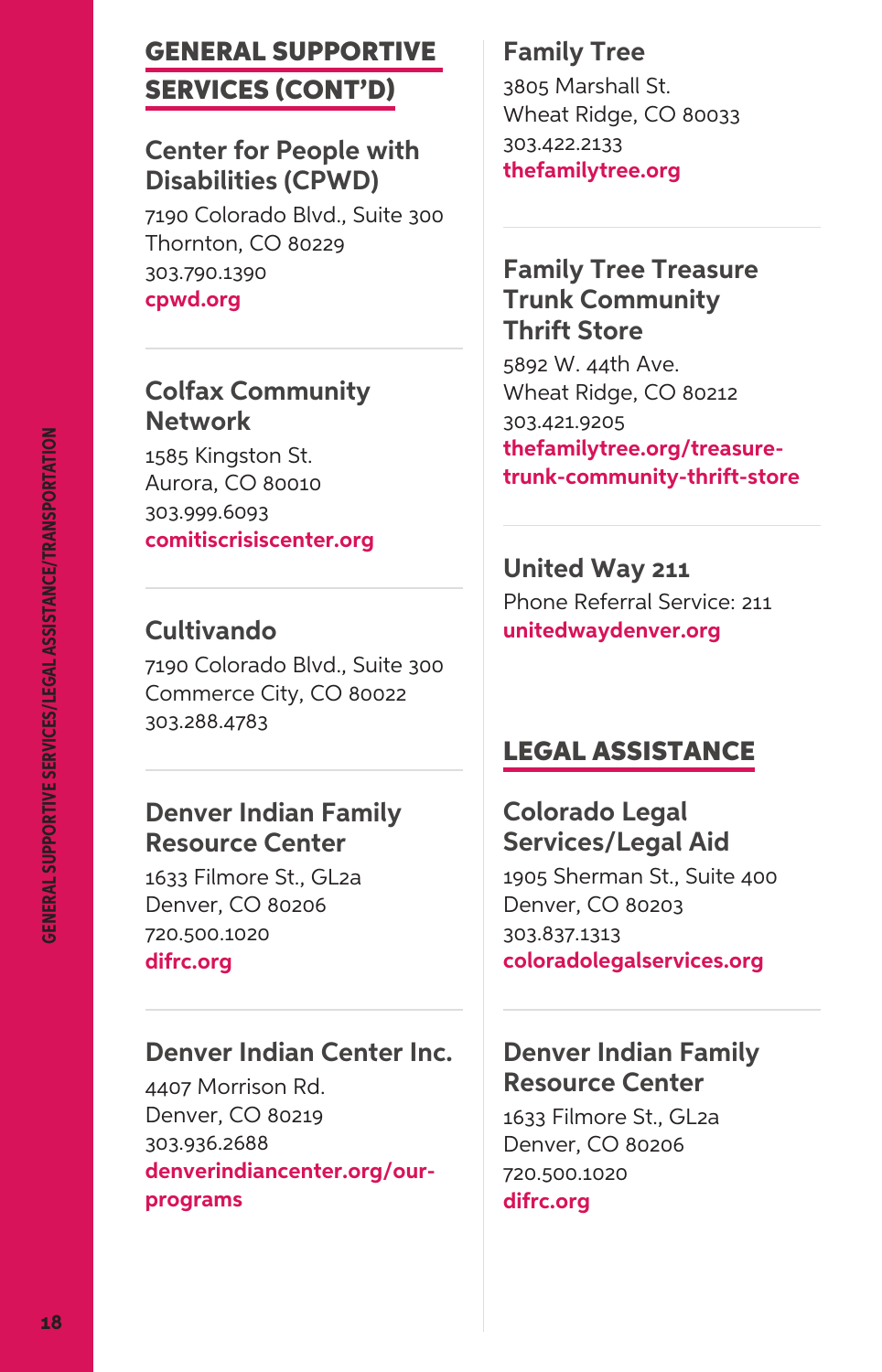#### **Denver Indian Center Inc.**

4407 Morrison Rd. Denver, CO 80219 303.936.2688 **[denverindiancenter.org/our](https://www.denverindiancenter.org/our-programs)[programs](https://www.denverindiancenter.org/our-programs)**

#### **Self Help Resources**

**[courts.state.co.us/Self\\_Help/](http://www.courts.state.co.us/Self_Help/resources.cfm) [resources.cfm](http://www.courts.state.co.us/Self_Help/resources.cfm)**

#### **Servicios de La Raza**

3131 14th Ave. Denver, CO 80204 303.458.5851 **[serviciosdelaraza.org](https://serviciosdelaraza.org/services-2/)**

**Catholic Charities Emergency Assistance** 303.742.0828

#### TRANSPORTATION

#### **A-Lift, Adams County Community Transit**

4430 S. Adams County Pkwy. Brighton, CO 80601 720.523.6991 **[adcogov.org/community](https://www.adcogov.org/community-transit-program-lift)[transit-program-lift](https://www.adcogov.org/community-transit-program-lift)**

#### **Boulder Vet Center**

4999 Pearl E. Cir., Suite 106 Boulder, CO 80301 303.440.7306 **[vetcenter.va.gov](https://www.vetcenter.va.gov/)**

#### **Denver Vet Center**

7465 E. 1st Ave., Suite B Denver, CO 80230 303.326.0645 **[vetcenter.va.gov](https://www.vetcenter.va.gov/)**

#### **Regional Transportation District (RTD)**

1600 Blake St. Denver, CO 80202 303.299.6000 **[rtd-denver.com](https://www.rtd-denver.com/)**

#### **Servicios de La Raza**

3131 14th Ave. Denver, CO 80204 303.458.5851 **[serviciosdelaraza.org](https://serviciosdelaraza.org/services-2/)**

#### **Volunteers of America**

2660 Larimer St. Denver, CO 80205 303.297.0408 **[voacolorado.org](https://www.voacolorado.org/)**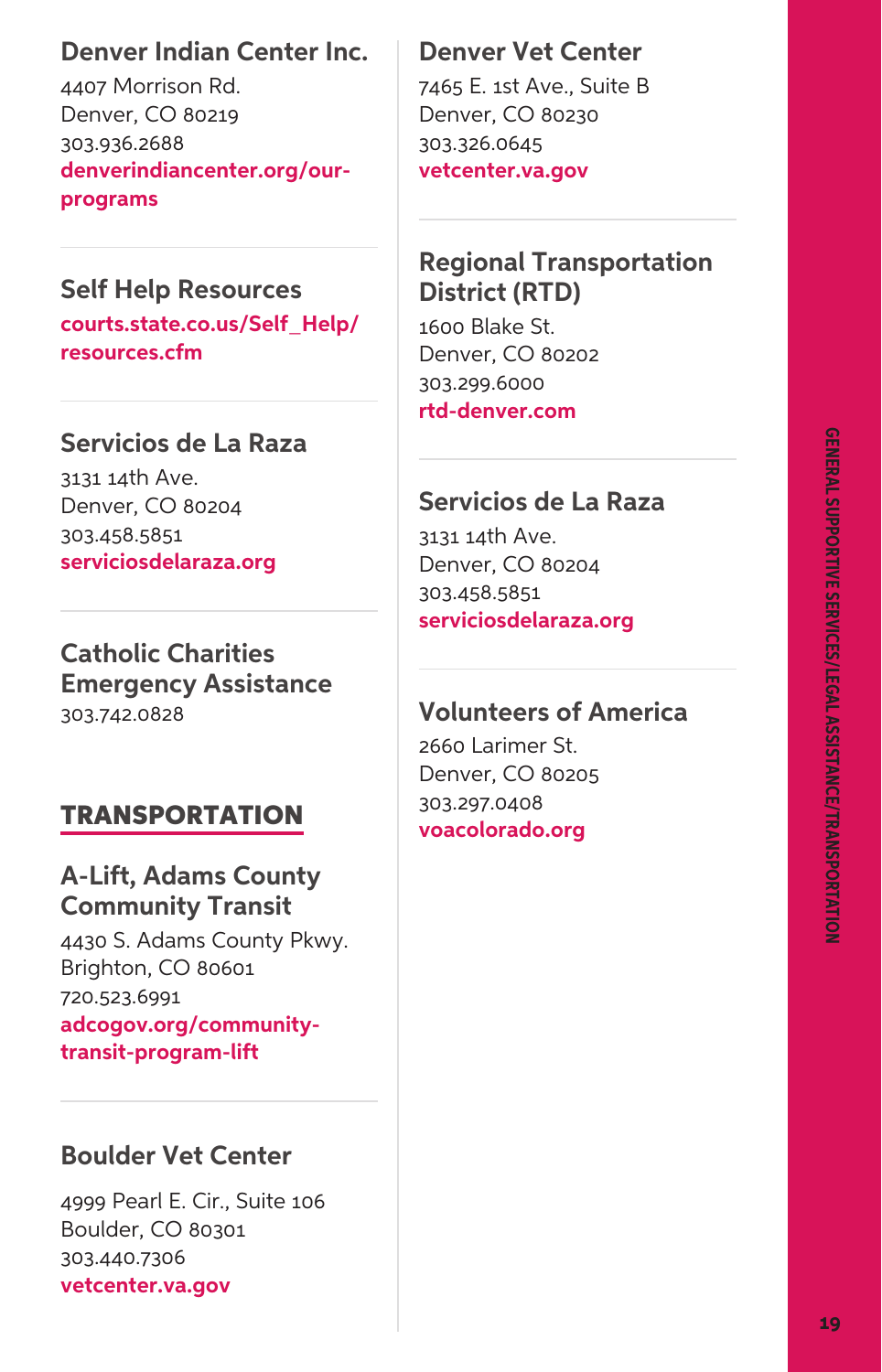## SERVICES FOR SENIORS/ VETERANS SERVICES

#### SERVICES FOR SENIORS

#### **Asian Pacific Development Center**

1537 Alton St. Aurora, CO 80010 303.923.2920 **[apdc.org/services](https://www.apdc.org/services)**

#### **City of Thornton Neighborhood Services**

9500 Civic Center Dr. Thornton, CO 80229 720.977.5800 **[thorntonco.gov/community](https://www.thorntonco.gov/community-connections/Pages/default.aspx)[connections](https://www.thorntonco.gov/community-connections/Pages/default.aspx)**

#### **Colorado Center for the Blind**

2233 W. Shepperd Ave. Littleton, CO 80120 303.778.1130 **[cocenter.org](https://cocenter.org/)**

#### **Colorado Gerontological Society**

1330 Leyden St. Denver, CO 80220 303.333.3482 **[senioranswers.org](https://www.senioranswers.org/)**

**Denver Regional Council of Governments (DRCOG) Agency on Aging**

1001 17th St., Suite 700 Denver, CO 80202 303.480.6700 1.866.959.3017 **[drcog.org/programs/area](https://drcog.org/programs/area-agency-aging)[agency-aging](https://drcog.org/programs/area-agency-aging)**

#### **Innovage**

**[innovage.com/individualized](https://www.innovage.com/individualized-care)[care](https://www.innovage.com/individualized-care)**

#### **Denver Center**

1265 S. Broadway Denver, CO 80210

**Cody Center** 8405 W. Alameda Ave. Lakewood, CO 80226

**Chambers Center** 3551 N. Chambers Rd. Aurora, CO 80011

**Thornton Center** 445 E. 124th Ave. Thornton, CO 80241 Toll free: 1.855.487.6768

#### **Lutheran Family Services**

363 S. Harlan St., Suite 200 Denver CO 80226 303.922.3433 800.579.9496 **[lfsrm.org](https://www.lfsrm.org/)**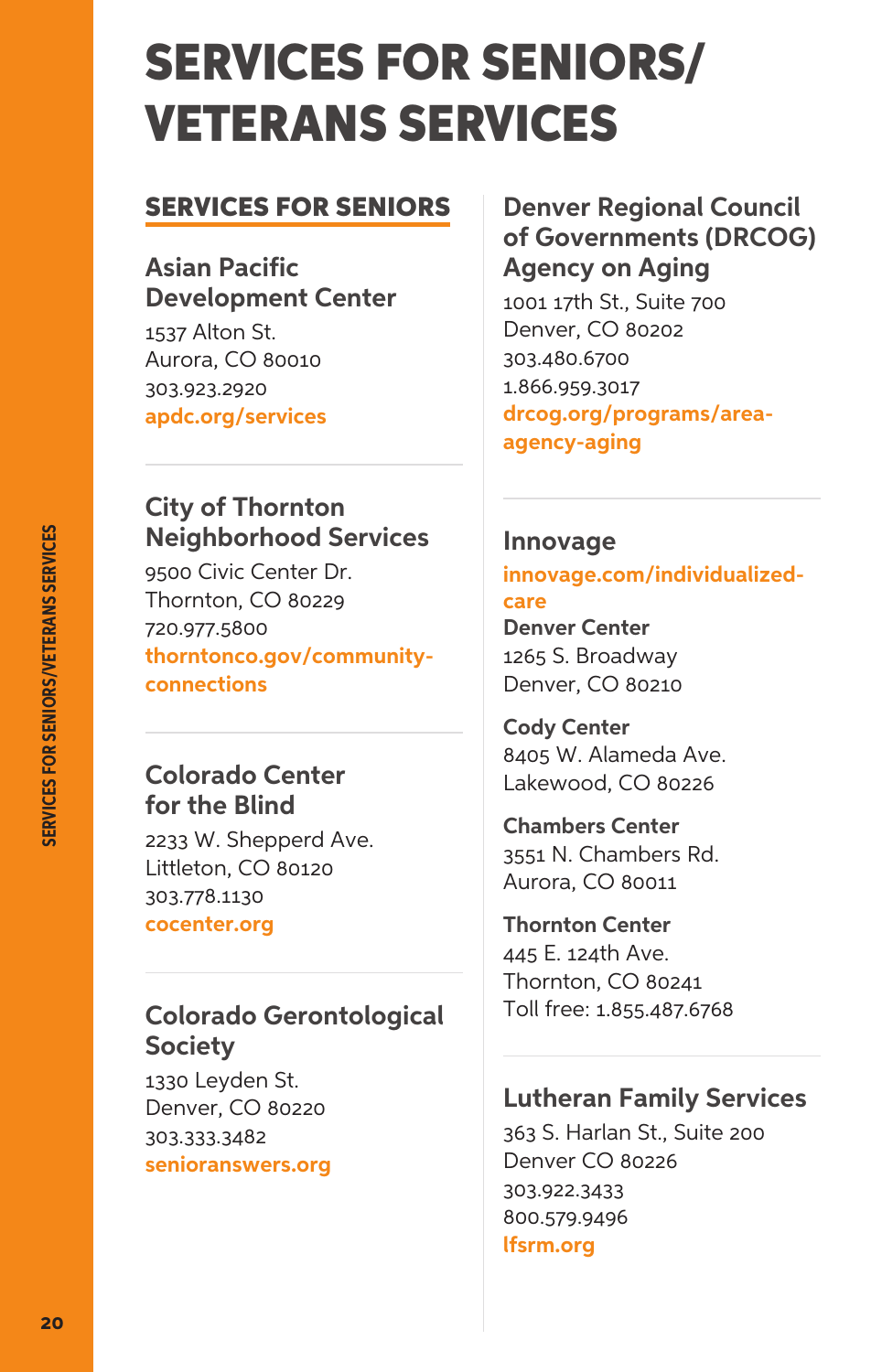#### **Senior Hub**

10190 Bannock St., Suite 105 Thornton, CO 80260 303.426.4408 **[seniorhub.org/services](https://seniorhub.org/services/)**

#### **Senior Resource Center**

3227 Chase St. Denver, CO 80212 720.927.2658 **[srcaging.org/services](https://www.srcaging.org/services/)**

#### **Tri-County Health— A Matter of Balance Program**

6162 S. Willow Dr., Suite 100 Greenwood Village, CO 80111 303.220.9200 **[tchd.org/494/a-matter-of](https://www.tchd.org/494/A-Matter-of-Balance)[balance](https://www.tchd.org/494/A-Matter-of-Balance)**

#### **Volunteers of America**

2660 Larimer St. Denver, CO 80205 303.297.0408 **[voacolorado.org](https://www.voacolorado.org/)**

#### VETERAN SERVICES

#### **Adams County Veterans Service Office**

11860 Pecos St. Westminster, CO 80234 720.523.2770 **[adcogov.org/veterans-service](https://www.adcogov.org/veterans-service-office)[office](https://www.adcogov.org/veterans-service-office)**

#### **Colorado Division of Veterans Affairs**

1355 S. Colorado Blvd. Building C, Suite 113 Denver, CO 80222 303.284.6077 **[colorado.gov/vets](https://www.colorado.gov/vets)**

#### **Community Reach Center Jail Services**

1850 E. Egbert St., Suite 200 Brighton, CO 80601 303.853.3600 **[communityreachcenter.org/](http://www.communityreachcenter.org/services/adult-and-senior-services/criminal-justice-services/) [services/criminal-justice](http://www.communityreachcenter.org/services/adult-and-senior-services/criminal-justice-services/)[services/](http://www.communityreachcenter.org/services/adult-and-senior-services/criminal-justice-services/)**

#### **Community Reach Center Justice Program Services**

8989 Huron St. Thornton, CO 80260 303.853.3600 **[communityreachcenter.org/](http://www.communityreachcenter.org/services/adult-and-senior-services/criminal-justice-services/) [services/criminal-justice](http://www.communityreachcenter.org/services/adult-and-senior-services/criminal-justice-services/)[services/](http://www.communityreachcenter.org/services/adult-and-senior-services/criminal-justice-services/)**

#### **Mile High Behavioral Healthcare**

4242 Delaware St. Denver, CO 80216 303.825.8113 **[milehighbehavioralhealthcare](https://www.milehighbehavioralhealthcare.org/who-we-are)**

**[.org](https://www.milehighbehavioralhealthcare.org/who-we-are)**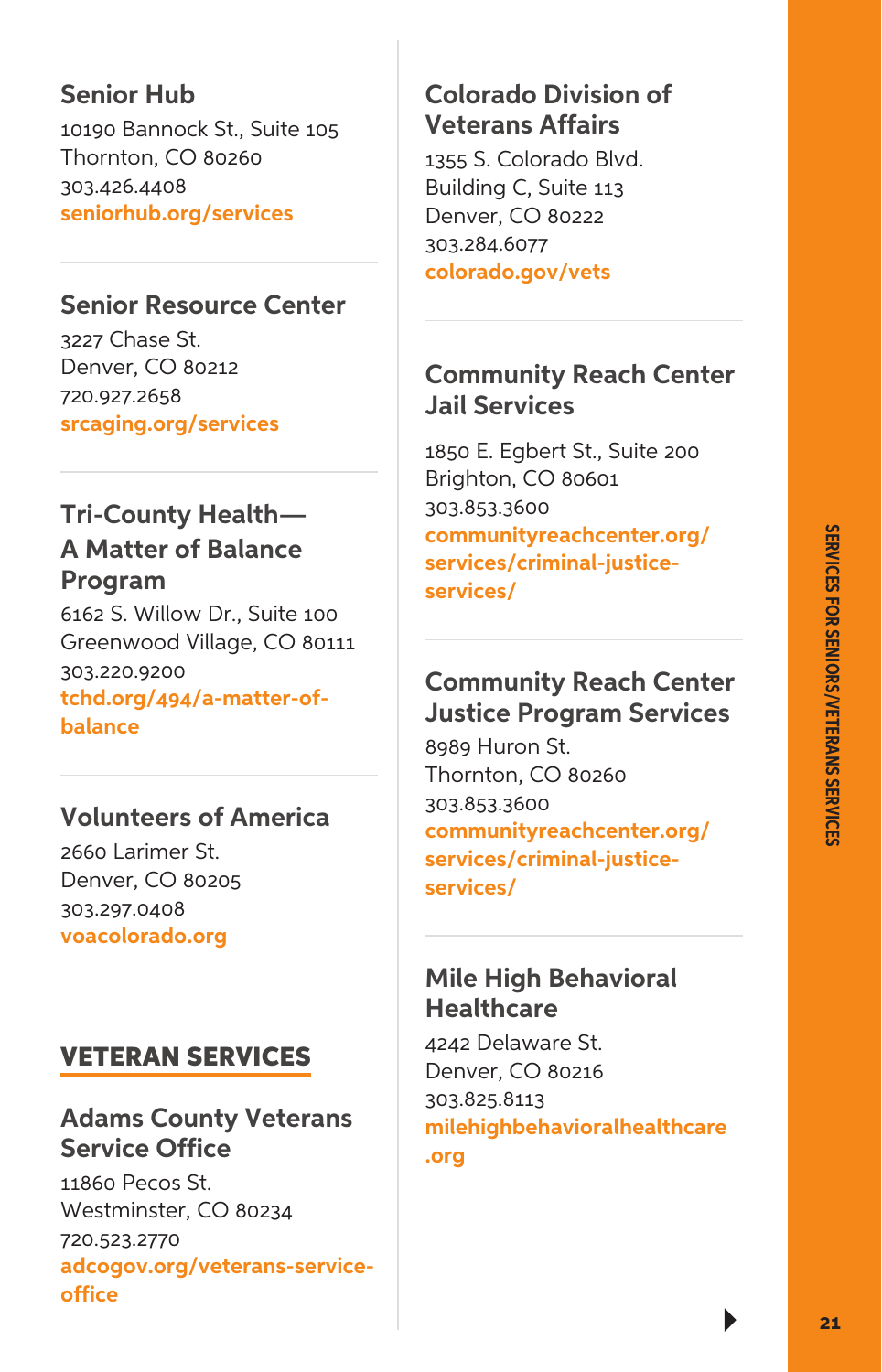**Rocky Mountain Regional VA Medical Center**

1700 N. Wheeling St. Aurora, CO 80045 303.399.8020 **[denver.va.gov](https://www.denver.va.gov/)**

#### **Veterans Crisis Hotline**

1.800.273.8255 **[veteranscrisisline.net](http://veteranscrisisline.net/)**

#### **Denver VA Domiciliary**

1055 Clermont St. Denver, CO 80220 303.399.8020 **[denver.va.gov/locations/](https://www.denver.va.gov/locations/Denver_VA_Domiciliary.asp) [Denver\\_VA\\_Domiciliary.asp](https://www.denver.va.gov/locations/Denver_VA_Domiciliary.asp)**

#### **VA Outpatient Clinic Aurora**

13701 E. Mississippi Ave. Gateway Medical Building, #200 Aurora, CO 80012 303.398.6340 **[denver.va.gov/locations/](https://www.denver.va.gov/locations/Aurora.asp) [Aurora.asp](https://www.denver.va.gov/locations/Aurora.asp)**

#### **Vets Helping Vets, LLC (VHV)**

**American Legion Post (Golden)** 500 9th St. Golden, CO 80401 First Tuesday of each month, 5 p.m. 303.287.6010

#### **Volunteers of America Veteran Services Center**

1247 Santa Fe Dr. Denver, CO 80204 720.501.3367 **[voacolorado.org/gethelp](https://www.voacolorado.org/gethelp-denvermetro-veterans)[denvermetro-veterans](https://www.voacolorado.org/gethelp-denvermetro-veterans)**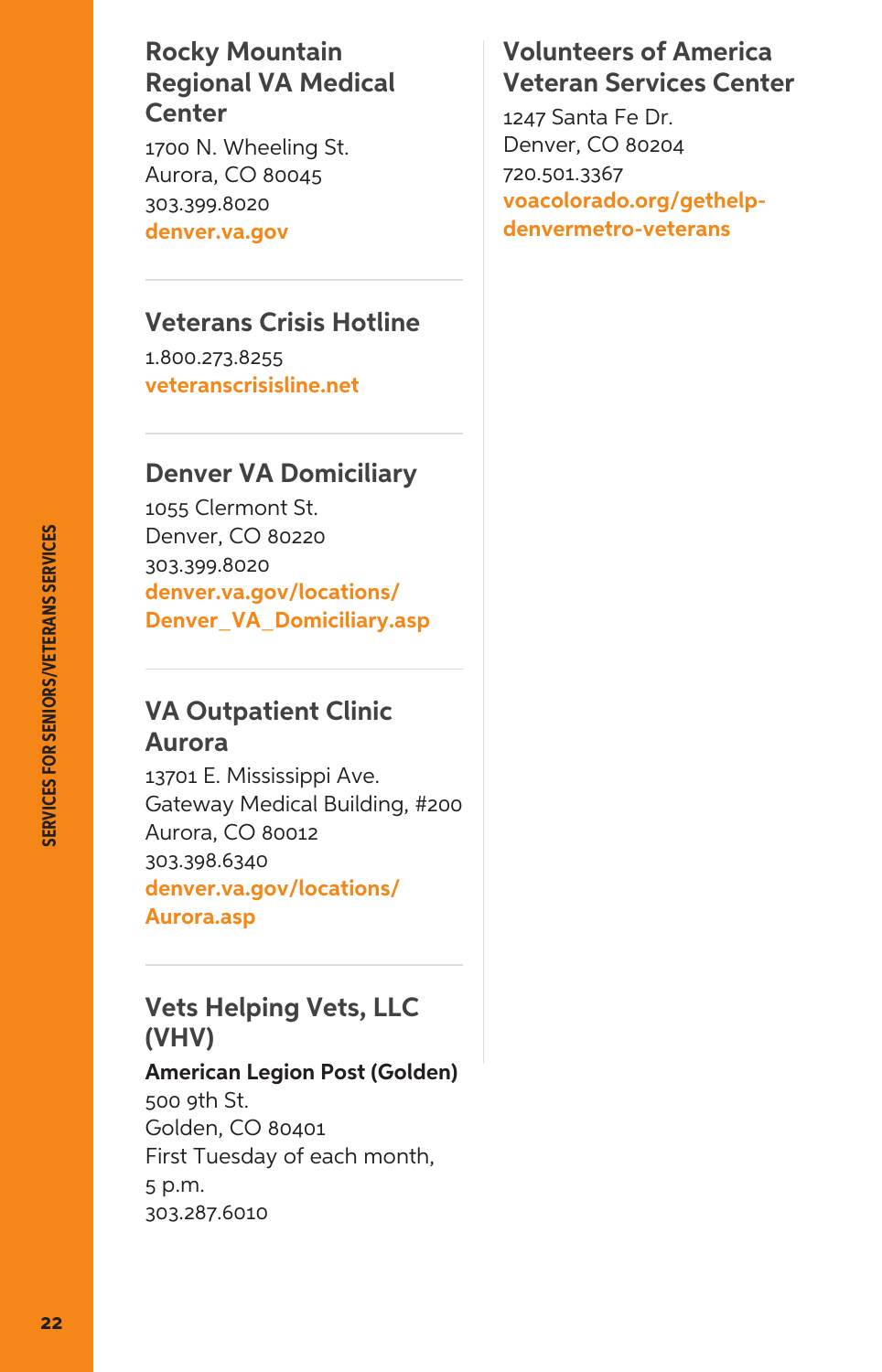



**HUMAN SERVICES** 

#### **Adams County Human Services**

11860 Pecos St. Westminster, CO 80234 **720.523.2900**

**humanservices@adcogov.org**